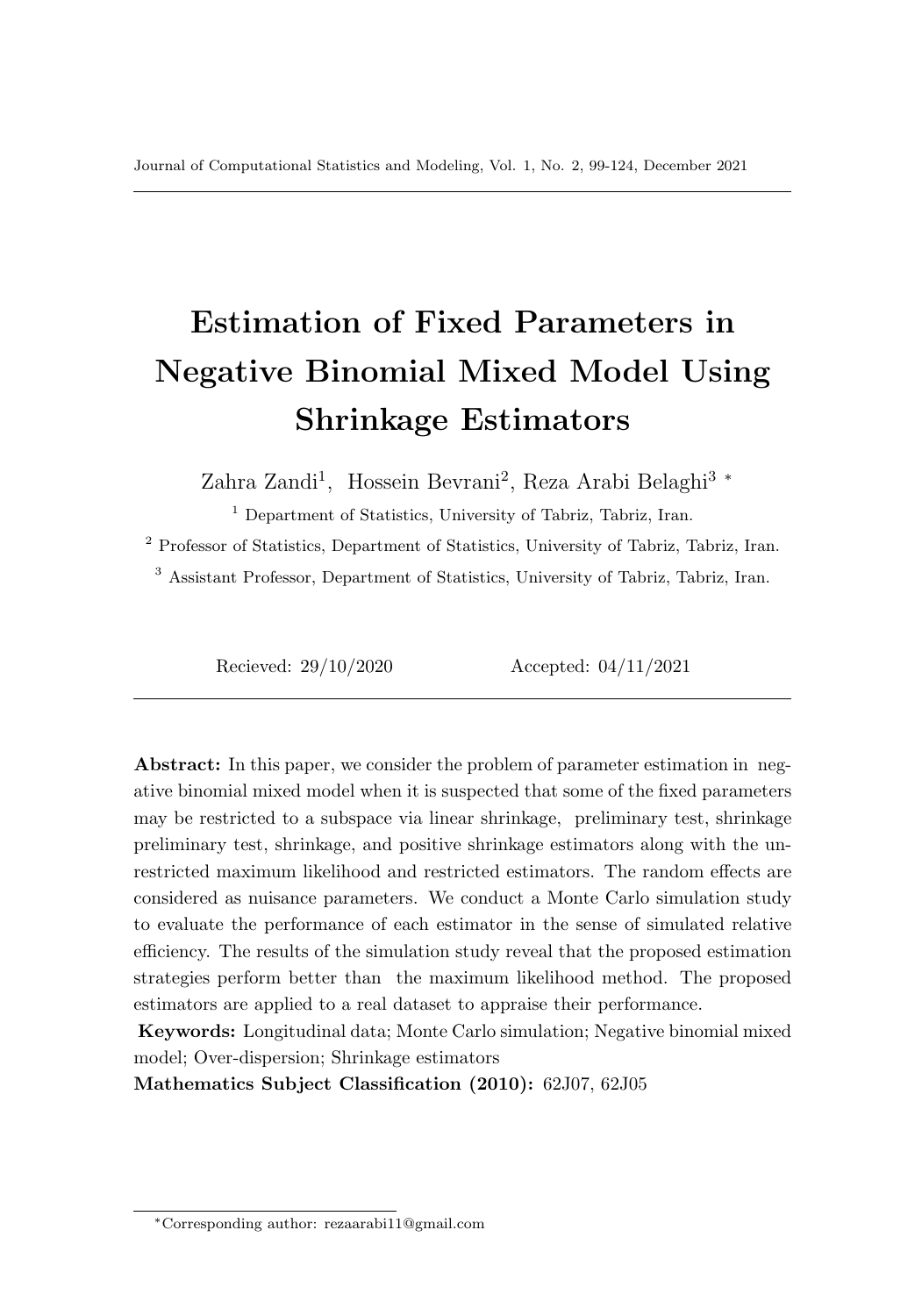#### 1. Introduction

Longitudinal data arises when more than one response is measured on each subject in the study. These types of data are commonly used in many fields such as health research, economics, and biology. In this case, the outcomes are not independent, so the linear regression model cannot be used to analyze this data.

A generalized linear mixed model (GLMM) is an extension to the generalized linear model (GLM) in which the linear predictor contains random effects and the fixed effects, which is widely used to model correlated responses. The random effects are applied to capture the correlation within the observations. The GLMM is the conditional distribution of a response variable y given the  $s \times 1$  vector of unobserved random effects **u** as  $g(E[\mathbf{y} | \mathbf{u}]) = \mathbf{X}\boldsymbol{\beta} + \mathbf{Z}\mathbf{u}$ . Here **X** and **Z** are  $N \times p$  and  $N \times s$  design matrices related to the fixed effect and the random effect parameters, respectively, and  $g(t)$  is the link function. In Poisson and negative binomial model  $g(t) = \ln(t)$ . We refer to textbook of [McCulloch et al.](#page-16-0) [\(2008\)](#page-16-0) for more information about GLMMs. Poisson mixed model (PMM) is useful for analyzing correlated count data when the mean and variance of correlated responses are equal. But in practice, data are often over-dispersed, that is, the variance of data is greater than the average. In this case, parameter estimation can be seriously biased based on PMM. Hence, a negative binomial mixed model (NBMM) is appropriate for analyzing this data.

The main aim of this study is to estimate the fixed parameters in NBMM based on the linear shrinkage, preliminary test, shrinkage preliminary test, shrinkage, and positive shrinkage estimators under linear restriction on the fixed parameters when the random effects are considered as nuisance parameters. The linear restriction can be obtained from some uncertain prior information (UPI) or non-sampling information (NSI) about the parameters. Based on the information, some of the predictors may not have an influence on the interest response. Hence, we study two models: One is the unrestricted model that includes all  $p$  fixed parameters, and we estimate this model with an unrestricted estimator. The other model is the candidate restricted model where  $\beta$  satisfies the linear restriction

#### $\mathbf{R}\boldsymbol{\beta}=\mathbf{r}$

where **R** is a  $q \times p$  matrix of rank  $q \leq p$  and **r** is a  $q \times 1$  vector of known constants, where  $q$  is the number of inactive fixed parameters in the unrestricted model. The shrinkage estimators are defined by using unrestricted and restricted estimators of parameters in the unrestricted and the restricted models, respectively. For detailed information about shrinkage strategies see [Saleh](#page-18-0) [\(2006\)](#page-18-0). Recently, [Thomson](#page-18-1)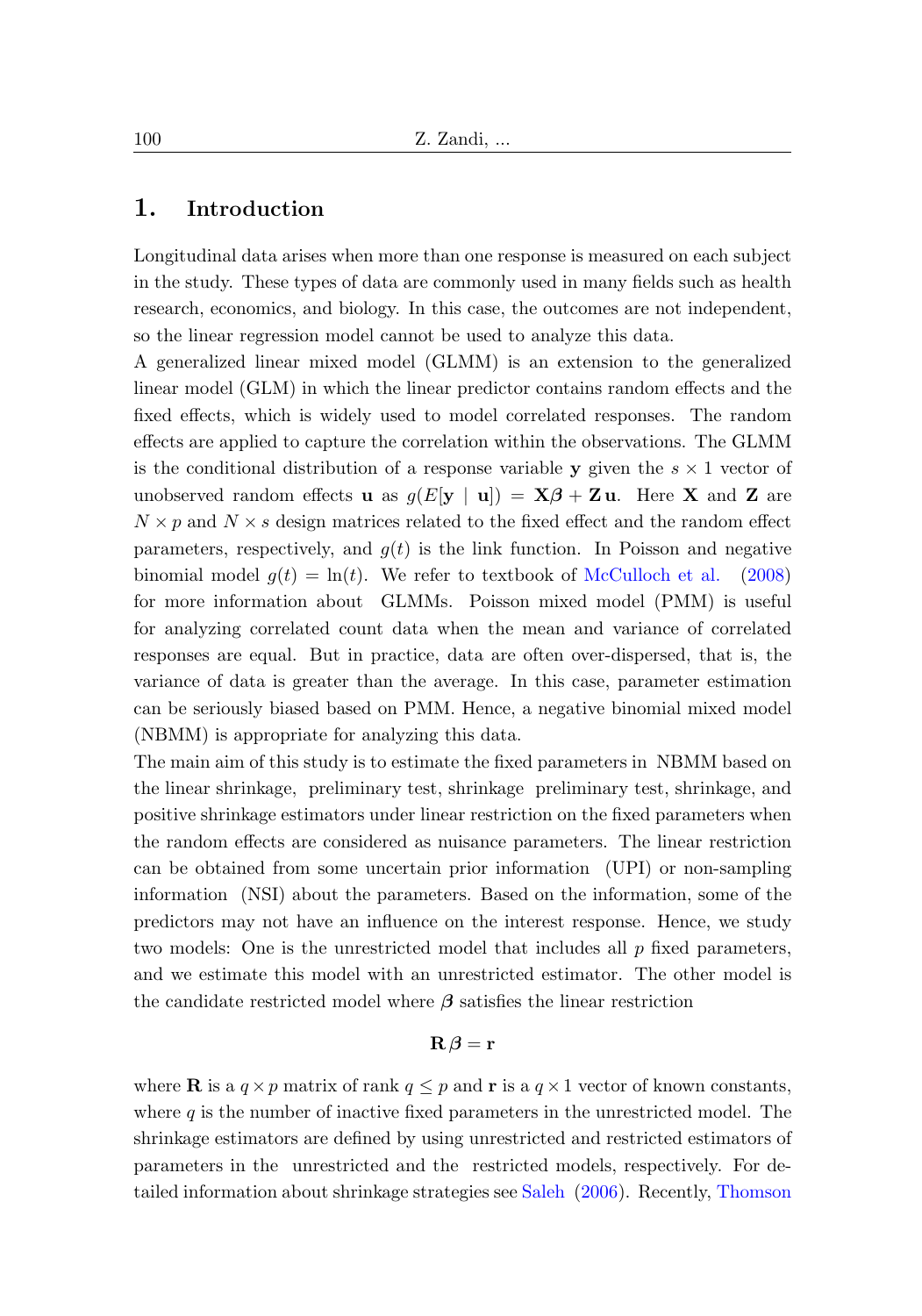[andHossain](#page-18-1) [\(2018\)](#page-18-1) proposed preliminary test, shrinkage, and positive shrinkage strategies to estimate the fixed parameters in a generalized linear mixed model. [Hossain et al.](#page-16-1) [\(2018\)](#page-16-1) proposed the shrinkage strategies in the linear mixed model. Also, [Hossain et al.](#page-16-2) [\(2015\)](#page-16-2) introduced the shrinkage and penalty estimators in a GLM. Many authors have applied shrinkage strategies in different regression models. Some of them are [Roozbeh et al.](#page-16-3) [\(2020\)](#page-16-3), [Yuzbasi et al.](#page-18-2) [\(2020\)](#page-18-2), [Arashi](#page-16-4) [and Roozbeh](#page-16-4) [\(2019\)](#page-16-4), [Saleh et al.](#page-18-3) [\(2019\)](#page-18-3), [Noori Asl et al.](#page-16-5) [\(2020\)](#page-16-5), [Zandi et al.](#page-18-4) [\(2021\)](#page-18-4) and [Hossain and Howlader](#page-16-6) [\(2015\)](#page-16-6) among others.

In this paper, we develop the linear shrinkage, preliminary test, shrinkage preliminary test, shrinkage, and positive shrinkage estimation methods, and compare their performance with the maximum likelihood estimator for NBMM when some of the fixed covariates may be subject to a linear restriction.

The remainder of this article is organized as follows. The negative binomial mixed model and suggested estimators are introduced in Section 2. The asymptotic properties of the proposed estimators and their asymptotic distributional biases and risks are presented in Section 3. The results of a Monte Carlo simulation study are reported in Section 4. The proposed estimation methods are applied to the salamander's dataset in Section 5. Finally, conclusions are presented in Section 6.

### 2. Negative binomial mixed model

Suppose that we have a sample of N observations from n subjects. Let  $y_{ij}$  denote the response for the *i*th subject measured at the *j*th time, where  $i = 1, 2, ..., n$ ,  $j = 1, 2, ..., n_i$  and  $N = \sum_{i=1}^{n} n_i$ . Let  $y_i = (y_{i1}, y_{i2}, ..., y_{in_i})^T$  denotes the  $n_i \times 1$  vector of response for the *i*th subject. Corresponding to each  $y_i$ , let  $\mathbf{X}_i = (\mathbf{x}_{i1}^T, \mathbf{x}_{i2}^T, \dots, \mathbf{x}_{in_i}^T)^T$  and  $\mathbf{Z}_i = (\mathbf{z}_{i1}^T, \mathbf{z}_{i2}^T, \dots, \mathbf{z}_{in_i}^T)^T$  be the  $n_i \times p$ and  $n_i \times s$  design matrices related to the fixed effects and the random effects, respectively, where  $\mathbf{x}_{ij} = (x_{ij1}, x_{ij2}, \dots, x_{ijp})^T$  and  $\mathbf{z}_{ij} = (z_{ij1}, z_{ij2}, \dots, z_{ijs})^T$ . Thus, the negative binomial mixed model on the ith subject is defined as

$$
\ln(E(\mathbf{y}_i \mid \mathbf{u}_i)) = \mathbf{X}_i \boldsymbol{\beta} + \mathbf{Z}_i \mathbf{u}_i, \tag{2.1}
$$

where  $\boldsymbol{\beta} = (\beta_1, \beta_2, \dots, \beta_p)^T$  is the  $p \times 1$  vector of unknown regression parameters for the fixed effects and  $\mathbf{u}_i = (u_{i1}, u_{i2}, \dots, u_{is})^T$  is the  $s \times 1$  vector of random effects for the ith subject. Following [Hossain et al.](#page-16-1) [\(2018\)](#page-16-1) and [Thomson andHossain](#page-18-1)  $(2018)$ , we assume that  $\mathbf{u}_i$  independently has a multivariate normal distribution  $\mathcal{N}_s(\mathbf{0}, \boldsymbol{\theta})$  where  $\boldsymbol{\theta} = diag(\theta_1, \theta_2, \dots, \theta_s)$  is the  $s \times s$  variance-covariance matrix associated with the random effects. Suppose that conditional on  $\mathbf{u}_i$ , the elements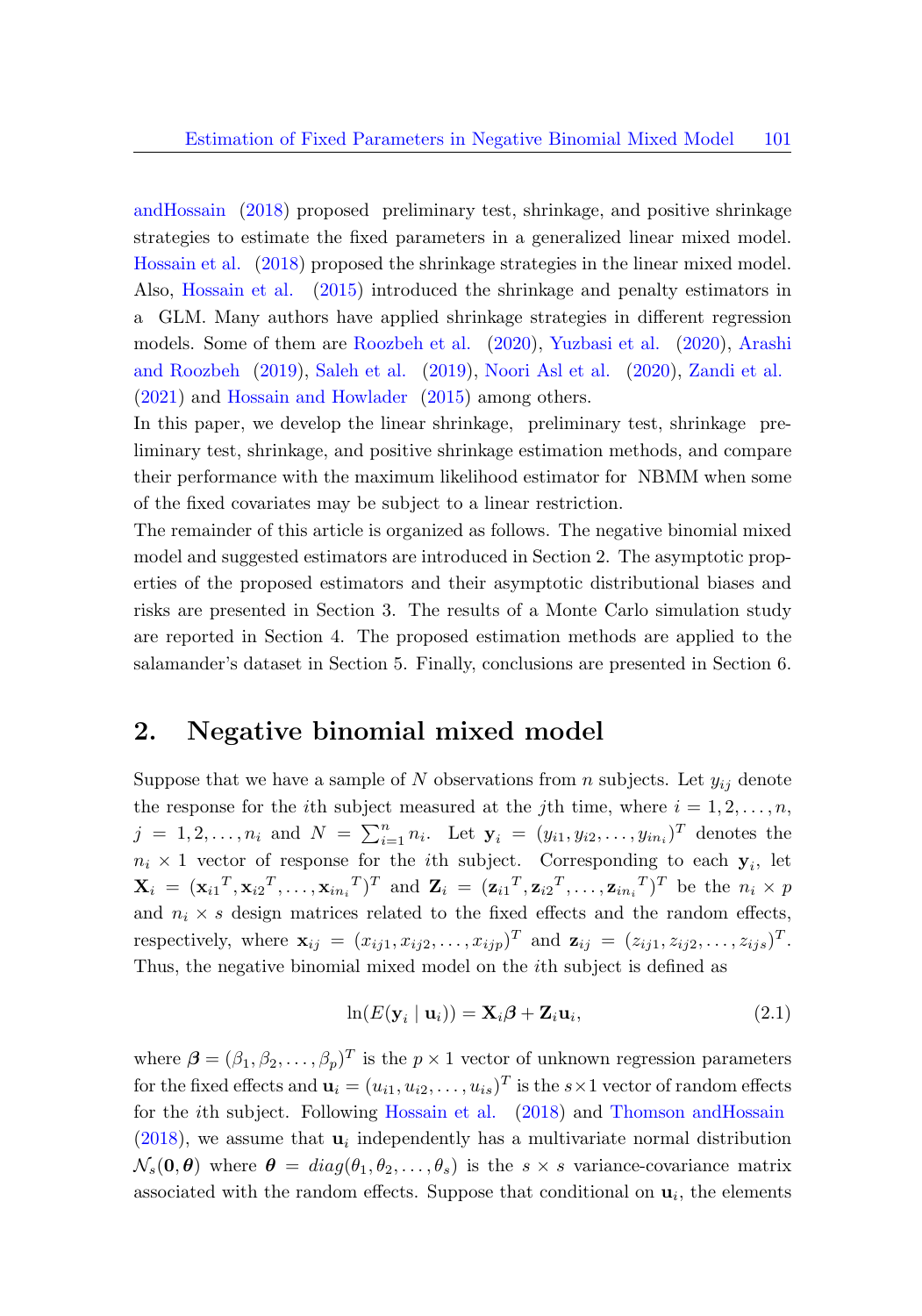of  $y_i$  are independent, and has a negative binomial distribution with the probability function as following:

<span id="page-3-1"></span>
$$
f(\mathbf{y}_i \mid \mathbf{u}_i, \boldsymbol{\mu}_i) = \frac{\Gamma(\mathbf{y}_i + \frac{1}{\nu})}{\Gamma(\frac{1}{\nu})\Gamma(\mathbf{y}_i + 1)} \left(\frac{\nu \mu_i}{1 + \nu \mu_i}\right)^{\mathbf{y}_i} \left(\frac{1}{1 + \nu \mu_i}\right)^{\frac{1}{\nu}},\tag{2.2}
$$

where  $\Gamma(.)$  is the gamma function,  $\nu > 0$  is the model heterogeneity or overdispersion parameter, and  $\mu_i = E(\mathbf{y}_i \mid \mathbf{u}_i) = exp(\mathbf{X}_i \boldsymbol{\beta} + \mathbf{Z}_i \mathbf{u}_i)$  is the mean parameter.

The likelihood function of the parameters  $(\beta, \theta)$  given the vector of responses  $\mathbf{y} = (\mathbf{y}_1, \mathbf{y}_2, \dots, \mathbf{y}_n)^T$  is

$$
\mathbf{L}((\boldsymbol{\beta}, \boldsymbol{\theta}) \mid \mathbf{y}) = \prod_{i=1}^{n} \int \prod_{j=1}^{n_i} f_{y_{ij}|\mathbf{u}_i}(y_{ij} \mid \mathbf{u}_i, \boldsymbol{\beta}) f_{\mathbf{u}_i}(\mathbf{u}_i \mid \boldsymbol{\theta}) d\mathbf{u}_i
$$

$$
= \prod_{i=1}^{n} \int f_{\mathbf{y}_i|\mathbf{u}_i}(\mathbf{y}_i \mid \mathbf{u}_i, \boldsymbol{\beta}) f_{\mathbf{u}_i}(\mathbf{u}_i) d\mathbf{u}_i.
$$
(2.3)

To obtain the unrestricted score equations, we use the log-likelihood function as

<span id="page-3-2"></span>
$$
\mathcal{L}^*((\beta,\theta) \mid \mathbf{y}) = \ln[\mathbf{L}((\beta,\theta) \mid \mathbf{y})]
$$
  
= 
$$
\sum_{i=1}^n \ln \left( \int f_{\mathbf{y}_i|\mathbf{u}_i}(\mathbf{y}_i \mid \mathbf{u}_i, \beta) f_{\mathbf{u}_i}(\mathbf{u}_i \mid \theta) \, d\mathbf{u}_i \right)
$$
(2.4)

Based on [Hossain et al.](#page-16-1) [\(2018\)](#page-16-1) and [Thomson andHossain](#page-18-1) [\(2018\)](#page-18-1), we consider the random effects as nuisance parameters, and we assume that  $\theta$  is known, so that the only parameters that we estimate are the fixed effects,  $\beta$ . Hence, the loglikelihood function becomes a function of  $\beta$  only, and the estimation procedure solves the corresponding score equation to estimate  $\beta$ . We solve the corresponding score equation to obtain the unrestricted maximum likelihood estimator of  $\beta$  and is given by

<span id="page-3-0"></span>
$$
\frac{\partial \mathcal{L}^*(\boldsymbol{\beta} \mid \mathbf{y})}{\partial \boldsymbol{\beta}} = \sum_{i=1}^n E\left(\frac{\partial \ln(f_{\mathbf{y}_i \mid \mathbf{u}_i}(\mathbf{y}_i \mid \mathbf{u}_i, \boldsymbol{\beta}))}{\partial \beta_t} \mid \mathbf{y}_i\right)
$$
  
= 
$$
\sum_{i=1}^n E\left(\left\{\mathbf{y}_i \mathbf{x}_{it} - (\mathbf{y}_i + \frac{1}{\nu}) \left(\frac{exp(\mathbf{X}_i \boldsymbol{\beta} + \mathbf{Z}_i \mathbf{u}_i)}{1 + \nu exp(\mathbf{X}_i \boldsymbol{\beta} + \mathbf{Z}_i \mathbf{u}_i)}\right)\right\} \mid \mathbf{y}_i\right)
$$
  
= **0.** (2.5)

Equation [\(2.5\)](#page-3-0) has not closed form of  $\beta$ . Therefore, we solve it via numerical optimization to obtain the maximum likelihood estimator (see [McCulloch et al.](#page-16-0) [\(2008\)](#page-16-0), chap. 14). We denote the unrestricted estimator  $(\overline{UE})$  of  $\beta$  by  $\hat{\beta}^{UE}$ .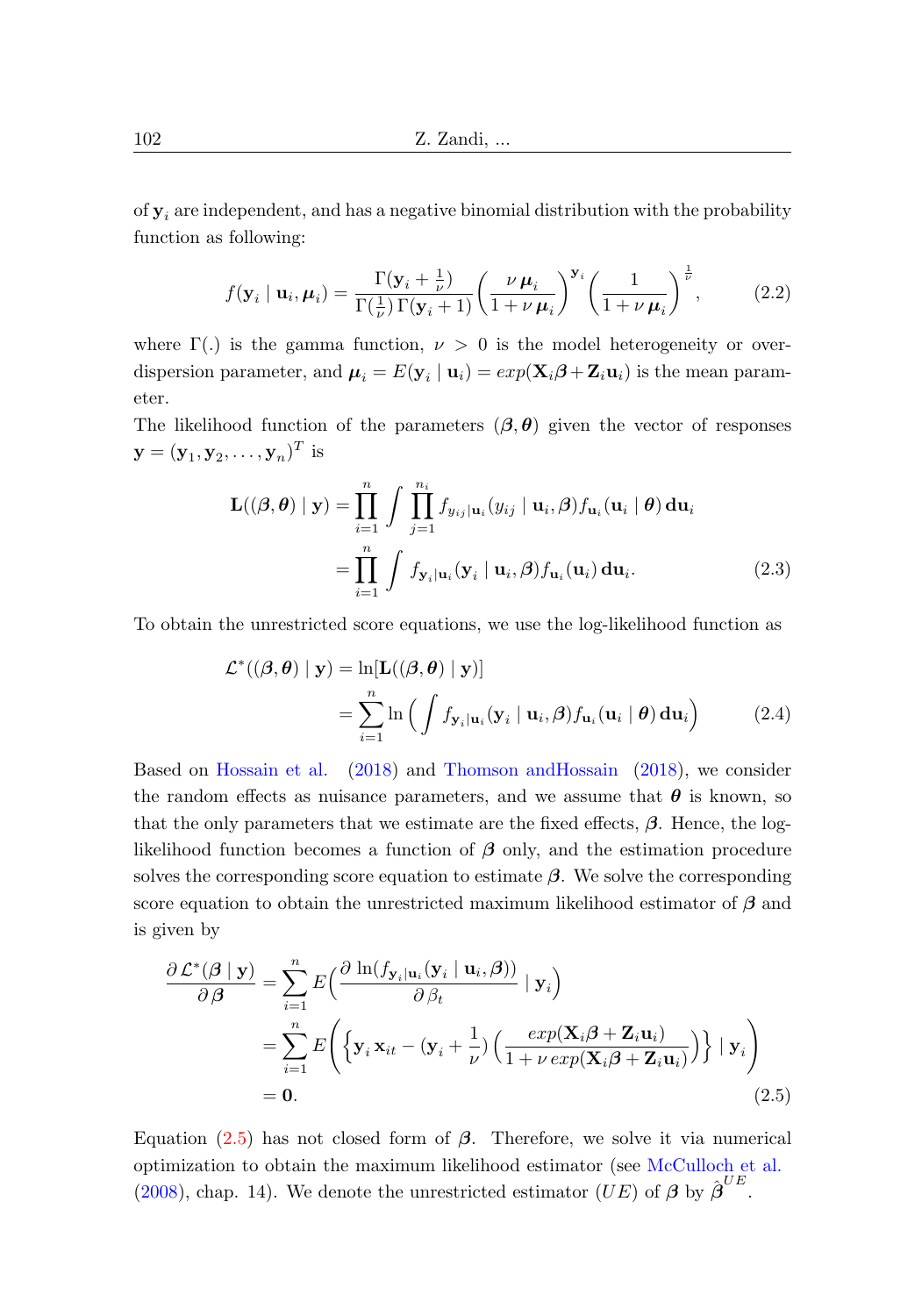We assumed that  $\theta$  is known, so the log-likelihood function of the model [\(2.2\)](#page-3-1) can be defined by

$$
\mathcal{L}(\beta \mid \mathbf{y}) = \sum_{i=1}^{n} \left\{ y_i \ln(\nu) + \mathbf{y}_i \ln(\mu_i) - (\mathbf{y}_i + \frac{1}{\nu}) \ln(1 + \nu \mu_i) + \ln\left(\Gamma(\mathbf{y}_i + \frac{1}{\nu})\right) - \ln\left(\Gamma(\mathbf{y}_i + 1)\right) - \ln(\Gamma(\frac{1}{\nu})) \right\}, \quad (2.6)
$$

We now obtain the observed Fisher information matrix as derived by [McCulloch](#page-16-0) [et al.](#page-16-0) [\(2008\)](#page-16-0) as follows:

<span id="page-4-1"></span>
$$
\mathbf{I} = \mathbf{I}(\boldsymbol{\beta}, \boldsymbol{\beta}) = -\frac{\partial^2 \mathcal{L}(\boldsymbol{\beta} \mid \mathbf{y})}{\partial \beta_t \partial \beta_k}
$$
  
= 
$$
\sum_{i=1}^n \left( \nu \left( \mathbf{y}_i + \frac{1}{\nu} \right) \mathbf{x}_{it} \mathbf{x}_{ik} \left\{ \frac{exp(\mathbf{X}_i \boldsymbol{\beta} + \mathbf{Z}_i \mathbf{u}_i)}{\left[ 1 + \nu \exp(\mathbf{X}_i \boldsymbol{\beta} + \mathbf{Z}_i \mathbf{u}_i) \right]^2} \right\} \right).
$$
 (2.7)

To obtain the restricted estimator (RE) of  $\beta$ , we consider testing the general linear hypothesis

<span id="page-4-3"></span><span id="page-4-0"></span>
$$
H_0: \mathbf{R}\beta = \mathbf{r} \quad versus \quad H_1: \mathbf{R}\beta \neq \mathbf{r}.\tag{2.8}
$$

The restricted estimator of  $\beta$  denoted by  $\hat{\beta}^{RE}$  can be obtained by maximizing the log-likelihood function  $(2.4)$  under the hypothesis  $H_0$  in Equation  $(2.8)$ . Based on [Hossain et al.](#page-16-2) [\(2015\)](#page-16-2), the restricted estimator has the following form:

$$
\hat{\boldsymbol{\beta}}^{RE} = \hat{\boldsymbol{\beta}}^{UE} - \mathbf{I}^{-1} \mathbf{R}^T (\mathbf{R} \mathbf{I}^{-1} \mathbf{R}^T)^{-1} (\mathbf{R} \hat{\boldsymbol{\beta}}^{UE} - \mathbf{r}).
$$
\n(2.9)

### 2.1 Likelihood ratio test

Based on the estimators  $\hat{\boldsymbol{\beta}}^{UE}$  and  $\hat{\boldsymbol{\beta}}^{RE}$ , we define the likelihood ratio test statistic for testing  $H_0$ :  $\mathbf{R}\boldsymbol{\beta} = \mathbf{r}$  versus  $H_1$ :  $\mathbf{R}\boldsymbol{\beta} \neq \mathbf{r}$  as:

<span id="page-4-2"></span>
$$
\mathbf{D}_n = 2 \left\{ \mathcal{L}(\hat{\boldsymbol{\beta}}^{UE} \mid \mathbf{y}) - \mathcal{L}(\hat{\boldsymbol{\beta}}^{RE} \mid \mathbf{y}) \right\}.
$$
 (2.10)

where  $\mathcal{L}(\hat{\boldsymbol{\beta}}^{UE} \mid \mathbf{y})$  and  $\mathcal{L}(\hat{\boldsymbol{\beta}}^{RE} \mid \mathbf{y})$  are values of the log-likelihood function [\(2.6\)](#page-4-1) at the unrestricted and restricted estimators, respectively. Under the null hypothesis  $H_0$  in Equation [\(2.8\)](#page-4-0), the test statistic  $\mathbf{D}_n$  asymptotically follows a  $\chi^2$ -distribution with q degrees of freedom.

### 2.2 Improved estimators

We propose the improved estimators including linear shrinkage, preliminary test, shrinkage preliminary test, shrinkage, and positive shrinkage estimators in the following sub-sections.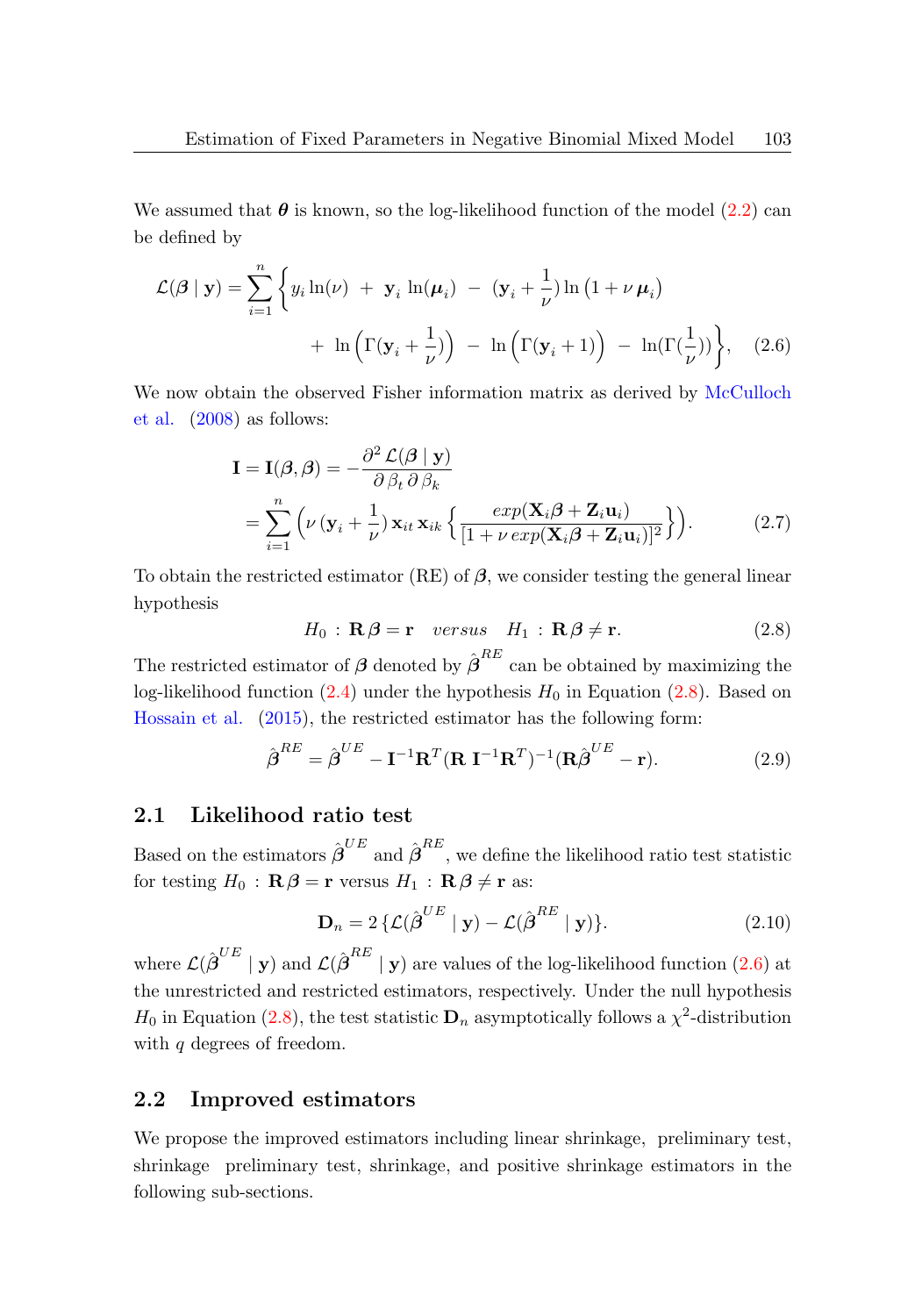#### 2.2.1 The linear shrinkage estimator

The linear shrinkage  $(LS)$  estimator of  $\beta$  denoted by  $\hat{\beta}^{LS}$  as the linear combination of the unrestricted and restricted estimator

$$
\hat{\boldsymbol{\beta}}^{LS} = \delta \hat{\boldsymbol{\beta}}^{RE} + (1 - \delta) \hat{\boldsymbol{\beta}}^{UE}, \qquad (2.11)
$$

where  $\delta$  denotes the shrinkage intensity or the level of confidence in the prior information. The optimal value of  $0 \leq \delta \leq 1$  is obtained by minimizing the mean squared error of the LS estimator. When  $\delta > 0$ , the performance of the linear shrinkage estimator is better than the unrestricted estimator.

#### 2.2.2 The preliminary test and shrinkage preliminary test estimators

The preliminary test estimator  $(PT)$  of  $\beta$  denoted by  $\hat{\beta}^{PT}$  is defined as:

<span id="page-5-0"></span>
$$
\hat{\boldsymbol{\beta}}^{PT} = \hat{\boldsymbol{\beta}}^{UE} - (\hat{\boldsymbol{\beta}}^{UE} - \hat{\boldsymbol{\beta}}^{RE}) I(\mathbf{D}_n \le \mathbf{D}_{n,\alpha}),
$$
\n(2.12)

where I(.) is an indicator function,  $\mathbf{D}_{n,\alpha}$  is the  $\alpha$ -level upper critical value of the test statistic  $D_n$  in Equation [\(2.10\)](#page-4-2).

The shrinkage preliminary test estimator (SP) of  $\beta$  denoted by  $\hat{\beta}^{SP}$  can be defined by replacing the restricted estimator with the linear shrinkage estimator in Equation  $(2.12)$ . [Ahmed](#page-16-7)  $(1992)$  proposed this estimator as:

$$
\hat{\boldsymbol{\beta}}^{SP} = \hat{\boldsymbol{\beta}}^{UE} - \delta \left( \hat{\boldsymbol{\beta}}^{UE} - \hat{\boldsymbol{\beta}}^{RE} \right) I(\mathbf{D}_n \le \mathbf{D}_{n,\alpha}). \tag{2.13}
$$

#### 2.2.3 The shrinkage and positive shrinkage estimators

The shrinkage estimator (S),  $\hat{\boldsymbol{\beta}}^S$  of  $\boldsymbol{\beta}$  combines the unrestricted and restricted estimators in an optimal way dominating the unrestricted estimator as follows:

$$
\hat{\boldsymbol{\beta}}^{S} = \hat{\boldsymbol{\beta}}^{UE} - \left(\frac{q-2}{\mathbf{D}_{n}}\right)(\hat{\boldsymbol{\beta}}^{UE} - \hat{\boldsymbol{\beta}}^{RE}), \qquad q \ge 3. \tag{2.14}
$$

and positive shrinkage estimator of  $\boldsymbol{\beta}$  denoted by  $\hat{\boldsymbol{\beta}}^{S^+}$  has the following form:

$$
\hat{\boldsymbol{\beta}}^{S^+} = \hat{\boldsymbol{\beta}}^{UE} - \left(\frac{q-2}{\mathbf{D}_n}\right)^+ (\hat{\boldsymbol{\beta}}^{UE} - \hat{\boldsymbol{\beta}}^{RE}), \qquad q \ge 3,
$$
\n(2.15)

where  $z^+ = \max(0, z)$ . The positive shrinkage estimator adjustment controls for the over-shrinking problem in  $\hat{\boldsymbol{\beta}}^S$ .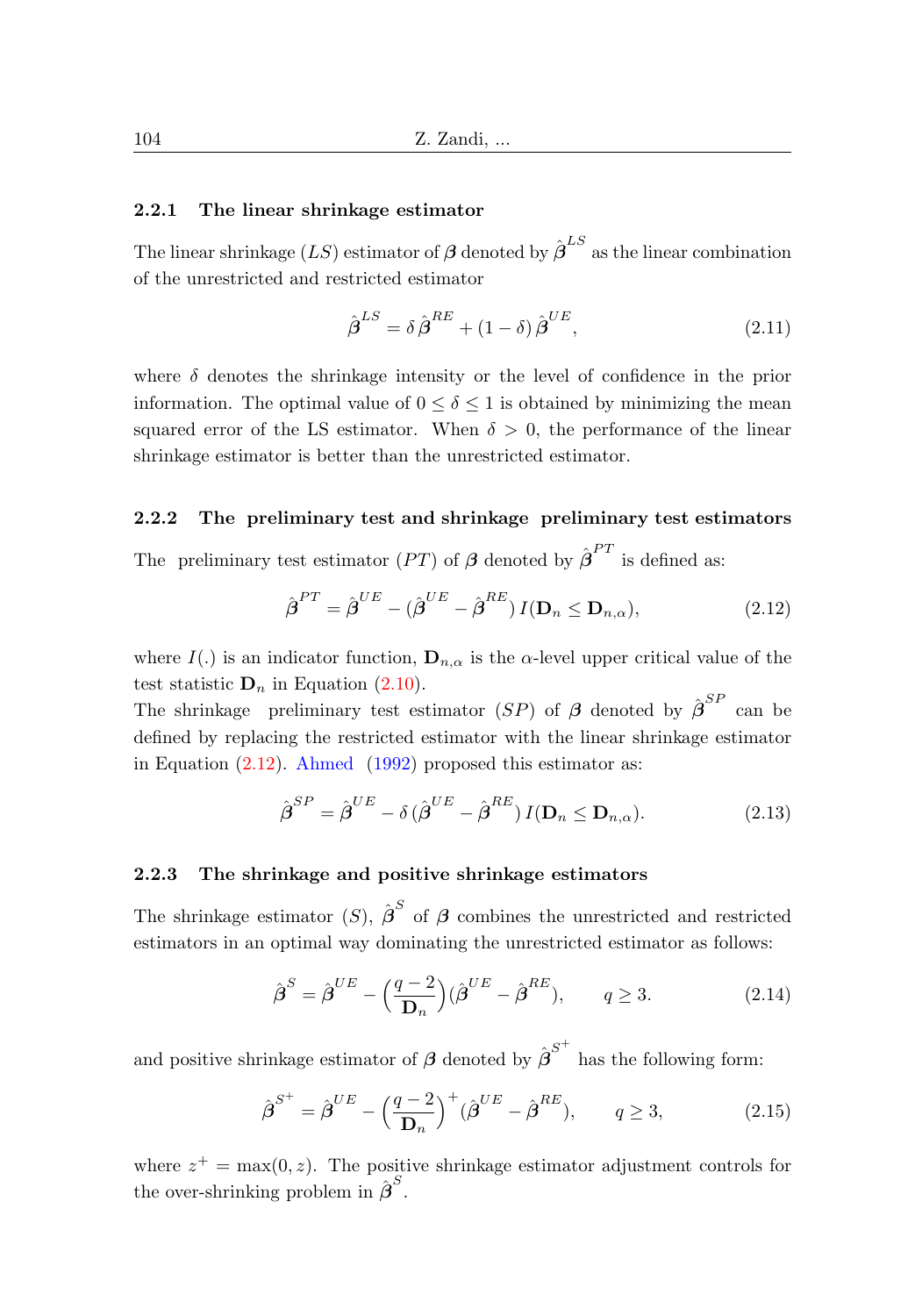### 3. Asymptotic results

In this section, we study the asymptotic properties, containing asymptotic distributional biases and risks of proposed estimators in previous section for NBMM. When the linear restriction  $\mathbf{R}\beta = \mathbf{r}$  is wrong, we investigate the asymptotic properties of the estimators under the sequence of local alternatives defined by:

<span id="page-6-0"></span>
$$
\mathcal{K}_{(n)} : \mathbf{R}\boldsymbol{\beta} = \mathbf{r} + \frac{\boldsymbol{\xi}}{\sqrt{n}}, \quad n = 1, 2, \dots
$$
\n(3.16)

where  $\boldsymbol{\xi} = (\xi_1, \xi_2, ..., \xi_q)^T \in R^q$  is a  $q \times 1$  fixed vector of real numbers. It is obvious that for  $\xi = 0$ , we have  $\mathbf{R}\beta = \mathbf{r}$  for all *n*, which is a special case of [\(3.16\)](#page-6-0). To explore the properties of the estimators, we mention the regularity conditions as follows:

- The parameter space for  $\beta$  is compact. The score function [\(2.5\)](#page-3-0) is continuous function of  $\beta$  for all y and measurable functions of y.
- There exists unique MLE of  $\beta$  for  $\mathcal{L}^*(\beta | y)$ . The moments of  $\frac{\partial \mathcal{L}^*(\beta | y)}{\partial \beta}$  $rac{\left(\mathbf{\rho}\mathbf{y}\right)}{\partial\beta}$  exist at least up to the third order.
- The design matrices  $\mathbf{X}_i$  and  $\mathbf{Z}_i$  in negative binomial mixed model  $\ln(E(\mathbf{y}_i))$  $(\mathbf{u}_i)$ ) =  $\mathbf{X}_i \boldsymbol{\beta} + \mathbf{Z}_i \mathbf{u}_i$  are of full rank and all of their elements are bounded by a single finite real number.

We now present the following lemma, which is helpful for deriving the asymptotic distributional bias (ADB) and the asymptotic distributional risk (ADR) of various estimators.

<span id="page-6-1"></span>Lemma 3.1. Under the above regularity conditions and the sequence of local alternatives in Equation [\(3.16\)](#page-6-0), as  $n \to \infty$ 

$$
Z_n = \sqrt{n}(\hat{\boldsymbol{\beta}}^{UE} - \boldsymbol{\beta}) \xrightarrow{D} Z \sim \mathcal{N}_p(\boldsymbol{\theta}, \mathbf{B}^{-1}),
$$
  
\n
$$
\mathbf{K}_n = \sqrt{n}(\mathbf{R}\hat{\boldsymbol{\beta}}^{RE} - \mathbf{r}) \xrightarrow{D} \mathbf{K} \sim \mathcal{N}_p(\boldsymbol{\xi}, \mathbf{R}\mathbf{B}^{-1}\mathbf{R}^T),
$$
  
\n
$$
\mathbf{V}_n = \sqrt{n}(\hat{\boldsymbol{\beta}}^{RE} - \boldsymbol{\beta}) \xrightarrow{D} \mathbf{V} \sim \mathcal{N}_p(-\mathcal{J}\boldsymbol{\xi}, \mathbf{B}^{-1} - \mathcal{J}\mathbf{R}\mathbf{B}^{-1}),
$$
  
\n
$$
\mathbf{W}_n = \sqrt{n}(\hat{\boldsymbol{\beta}}^{UE} - \hat{\boldsymbol{\beta}}^{RE}) \xrightarrow{D} \mathbf{W} \sim \mathcal{N}_p(\mathcal{J}\boldsymbol{\xi}, \mathcal{J}\mathbf{R}\mathbf{B}^{-1}),
$$
  
\n
$$
\begin{pmatrix} \mathbf{Z}_n \\ \mathbf{W}_n \end{pmatrix} \xrightarrow{D} \begin{pmatrix} \mathbf{Z} \\ \mathbf{W} \end{pmatrix} \sim \mathcal{N}_{2p} \begin{bmatrix} \begin{pmatrix} \boldsymbol{\theta} \\ \mathcal{J}\boldsymbol{\xi} \end{pmatrix}, \begin{pmatrix} \mathbf{B}^{-1} & \mathcal{J}\mathbf{R}\mathbf{B}^{-1} \\ \mathcal{J}\mathbf{R}\mathbf{B}^{-1} & \mathcal{J}\mathbf{R}\mathbf{B}^{-1} \end{pmatrix} \end{bmatrix},
$$
  
\n
$$
\begin{pmatrix} \mathbf{V}_n \\ \mathbf{W}_n \end{pmatrix} \xrightarrow{D} \begin{pmatrix} \mathbf{V} \\ \mathbf{W} \end{pmatrix} \sim \mathcal{N}_{2p} \begin{bmatrix} \begin{pmatrix} -\mathcal{J}\boldsymbol{\xi} \\ \mathcal{J}\boldsymbol{\xi} \end{pmatrix}, \begin{pmatrix} \mathbf{B}^{-1} - \mathcal{J}\mathbf{R}\mathbf{B}^{-1} & \boldsymbol{\theta} \\ \boldsymbol{\theta} & \mathcal{J}\mathbf{R}\mathbf{B}^{-1} \end{pmatrix} \end{bmatrix},
$$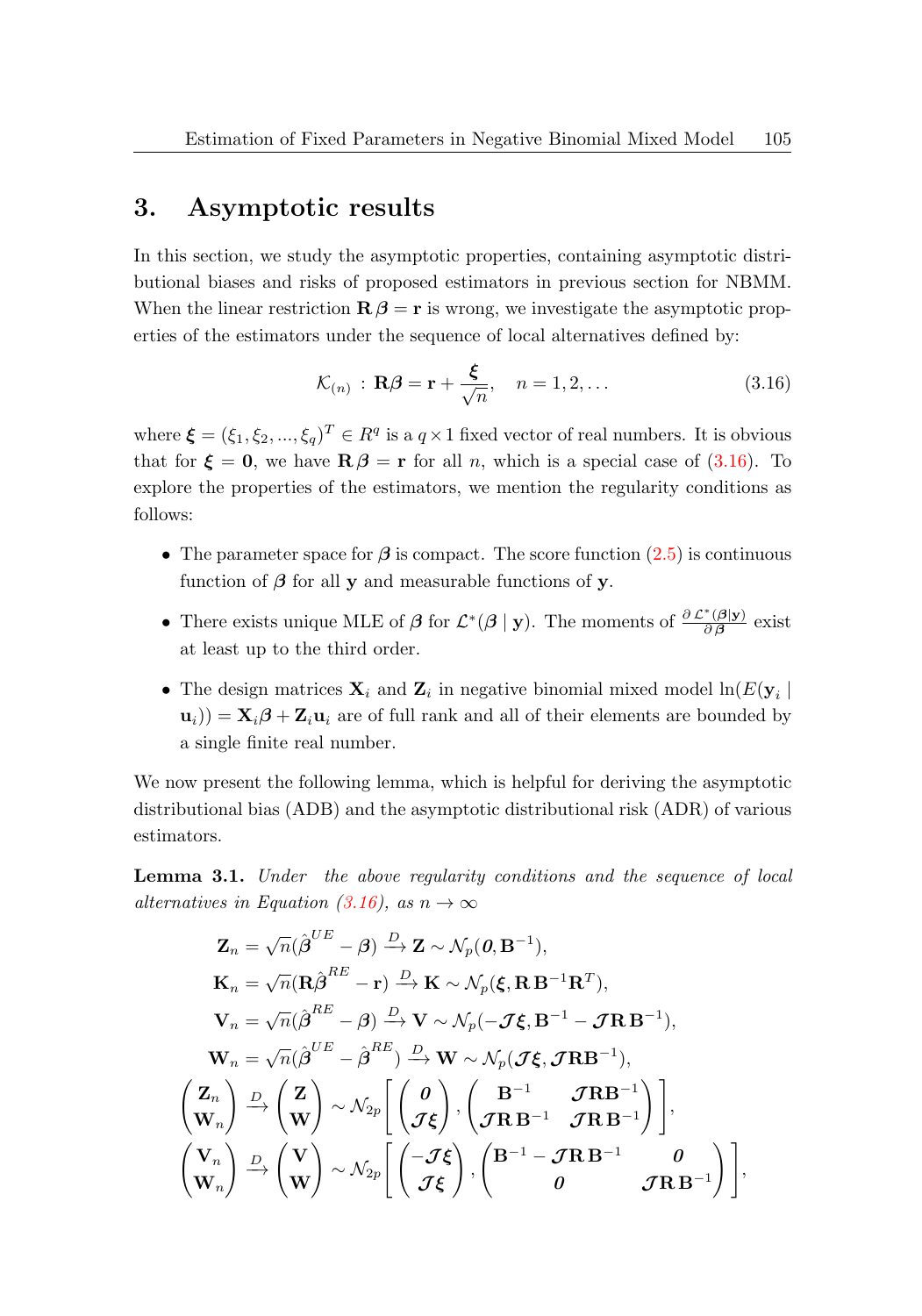where  $\mathcal{J} = B^{-1}R^{T}(R B^{-1}R^{T})^{-1}$ ,  $B = \lim_{n \to \infty} I(\beta, \beta)/n$  converges in probability to a non-random  $p \times p$  positive definite matrix, and  $I(\beta, \beta)$  is the observed Fisher information matrix in NBMM given in Equation [\(2.7\)](#page-4-3).

Using the above Lemma, we can present ADB and ADR results. In order to obtain the asymptotic risks (ADR) of the estimators, we define the following weighted quadratic loss function:

$$
L(\hat{\boldsymbol{\beta}}^*, \boldsymbol{\beta}; \mathbf{Q}) = (\sqrt{n}(\hat{\boldsymbol{\beta}}^* - \boldsymbol{\beta}))^T \mathbf{Q} (\sqrt{n}(\hat{\boldsymbol{\beta}}^* - \boldsymbol{\beta})), \tag{3.17}
$$

where  $\hat{\boldsymbol{\beta}}^*$  is any of the proposed estimators in the previous section and **Q** is a positive semi-definite weight matrix. When Q is chosen as the identity matrix I, the usual quadratic loss function is defined, which we use in our simulation studies in the next section. The asymptotic distributional bias (ADB) of an estimator  $\hat{\boldsymbol{\beta}}^*$ is defined as

$$
ADB(\hat{\boldsymbol{\beta}}^*) = \lim_{n \to \infty} E\left(\sqrt{n}(\hat{\boldsymbol{\beta}}^* - \boldsymbol{\beta})\right) = \int \dots \int \mathbf{x} \, dG(\mathbf{x}), \tag{3.18}
$$

where G is the cumulative distribution function of  $\hat{\boldsymbol{\beta}}^*$ . In order to simplify the notations to describe ADB and ADR results, let  $T_1$  and  $T_2$  be  $\chi^2_{q+2}(\Delta^*)$  and  $\chi^2_{q+4}(\Delta^*)$ random variables, respectively. The distribution function of a non-central  $\chi^2$  variable with d degrees of freedom and the non-centrality parameter  $\Delta^*$  is denoted by  $H_d(x, \Delta^*) = P(\chi_d^2(\Delta^*) \leq x)$ . Also, let  $\chi_{q,\alpha}^2$  be the  $\alpha$ -level critical value of the central  $\chi^2$  distribution. Using Lemma [3.1,](#page-6-1) we present the asymptotic biases of the estimators in the following Theorem.

<span id="page-7-0"></span>**Theorem 3.2.** Under the sequence of local alternatives in Equation  $(3.16)$  and the regularity conditions, the ADBs of the estimators are

$$
ADB(\hat{\boldsymbol{\beta}}^{UE}) = \boldsymbol{0},
$$
  
\n
$$
ADB(\hat{\boldsymbol{\beta}}^{RE}) = -\boldsymbol{\mathcal{J}}\boldsymbol{\xi},
$$
  
\n
$$
ADB(\hat{\boldsymbol{\beta}}^{LS}) = -\delta \boldsymbol{\mathcal{J}}\boldsymbol{\xi},
$$
  
\n
$$
ADB(\hat{\boldsymbol{\beta}}^{PT}) = -\boldsymbol{\mathcal{J}}\boldsymbol{\xi}\boldsymbol{H}_{q+2}(\chi_{q,\alpha}^2;\Delta^*),
$$
  
\n
$$
ADB(\hat{\boldsymbol{\beta}}^{SP}) = -\delta \boldsymbol{\mathcal{J}}\boldsymbol{\xi}\boldsymbol{H}_{q+2}(\chi_{q,\alpha}^2;\Delta^*),
$$
  
\n
$$
ADB(\hat{\boldsymbol{\beta}}^{S}) = -(q-2)\boldsymbol{\mathcal{J}}\boldsymbol{\xi}\boldsymbol{E}(\frac{1}{T_1}),
$$
  
\n
$$
ADB(\hat{\boldsymbol{\beta}}^{S^+}) = ADB(\hat{\boldsymbol{\beta}}^{S}) - \boldsymbol{\mathcal{J}}\boldsymbol{\xi}\boldsymbol{H}_{q+2}(\chi_{q,\alpha}^2;\Delta^*) + (q-2)\boldsymbol{\mathcal{J}}\boldsymbol{\xi}\boldsymbol{E}(\frac{I(T_1 < q - 2)}{T_1})
$$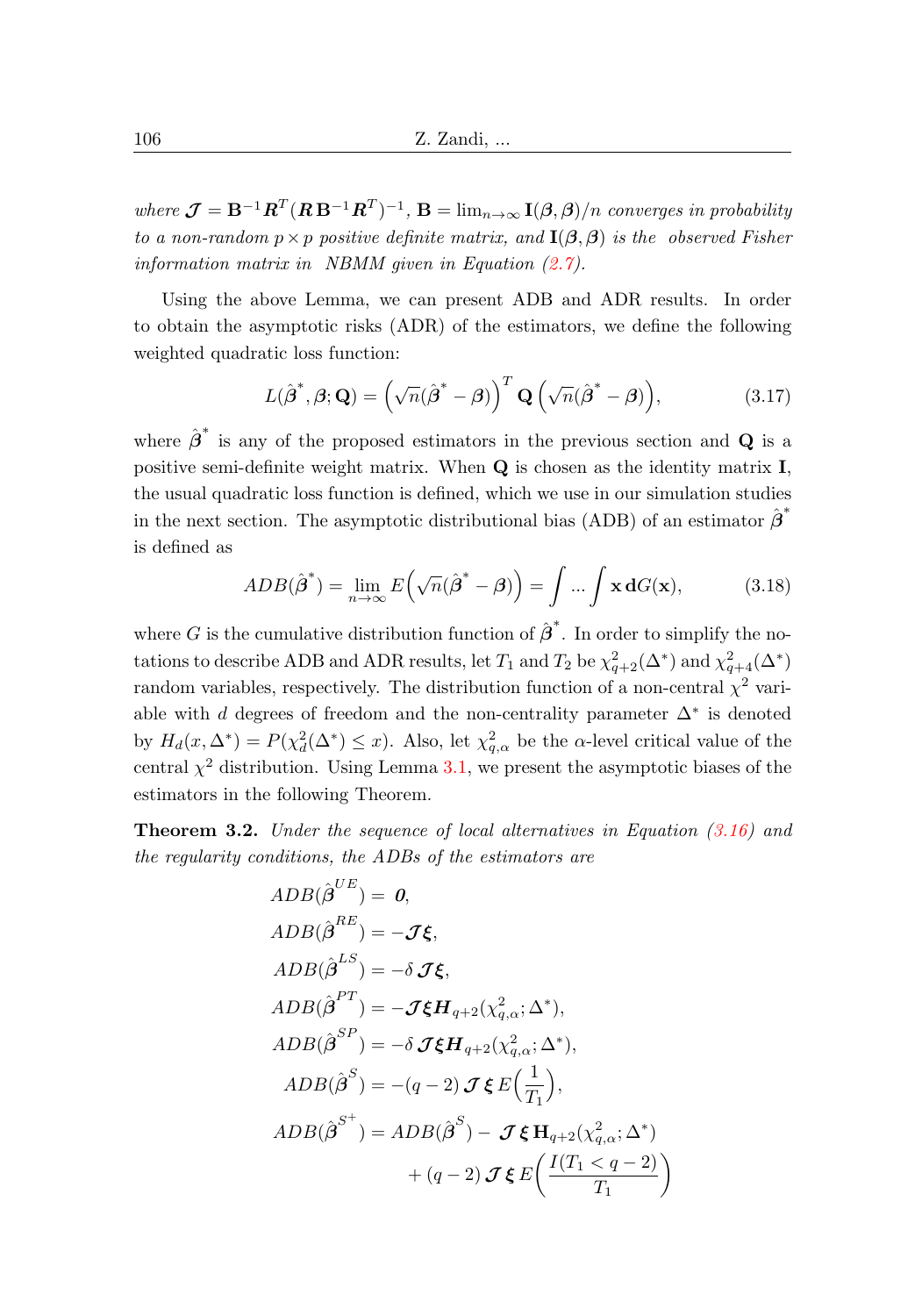where  $\Delta^* = \boldsymbol{\xi}^T (\boldsymbol{R} \boldsymbol{B}^{-1} \boldsymbol{R}^T)^{-1} \boldsymbol{\xi}$ .

Proof: for detailed proof see Appendix 1.

**Remark 3.3.** To compare the ADB of the estimators, let  $\psi = -J\xi$  $\sqrt{\Delta^*}$  where  $\Delta^* = \boldsymbol{\xi}^T (\boldsymbol{R}\,\boldsymbol{B}^{-1}\boldsymbol{R}^T)^{-1} \boldsymbol{\xi}$ . Based on Theorem [3.2,](#page-7-0) the ADB of all estimators is  $\Delta = \zeta$  (*AD*  $\pi$  )  $\zeta$ . Based on Theorem 5.2, the ADB of all estimators as<br>a scalar function of  $\Delta^*$  with the vector  $\psi$ . The scale factor  $\sqrt{\Delta^*}$  of the ADB of  $\hat{\boldsymbol{\beta}}^{RE}$  is an unbounded function of  $\Delta^*$ , but the scale factors in the ADBs of other estimators are bounded in  $\Delta^*$ . Since  $E(\frac{1}{T_1})$  is a decreasing function of  $\Delta^*$ , the ADB of the shrinkage and positive shrinkage estimators starts from 0 at  $\Delta^* = 0$ , increases to a maximum, and then decreases towards 0, as  $\Delta^*$  increases.

Now, we define the asymptotic distributional risk of  $\hat{\boldsymbol{\beta}}^*$  by

$$
ADR(\hat{\boldsymbol{\beta}}^*; \mathbf{Q}) = \int \dots \int \mathbf{x}^T \mathbf{Q} \mathbf{x} \, dG(\mathbf{x}) = trace(\mathbf{Q} \mathbf{\Sigma}), \tag{3.19}
$$

where  $\Sigma$  is the dispersion matrix for the distribution  $G(\mathbf{x})$  and defined as:

<span id="page-8-1"></span>
$$
\Sigma(\hat{\boldsymbol{\beta}}^*) = \lim_{n \to \infty} E\left(\sqrt{n}(\hat{\boldsymbol{\beta}}^* - \boldsymbol{\beta})\sqrt{n}(\hat{\boldsymbol{\beta}}^* - \boldsymbol{\beta})^T\right) = \int \dots \int \mathbf{x}^T \mathbf{x} \, dG(\mathbf{x}). \tag{3.20}
$$

Next, we present the asymptotic distributional risks (ADR) of the estimators in the following Theorem.

<span id="page-8-0"></span>**Theorem 3.4.** Under the sequence of local alternatives in Equation  $(3.16)$  and the usual regularity conditions, the ADRs of the estimators are

$$
ADR(\hat{\beta}^{UE}; Q) = trace(QB^{-1}),
$$
  
\n
$$
ADR(\hat{\beta}^{RE}; Q) = ADR(\hat{\beta}^{UE}; Q) - trace(QJRB^{-1}) + \xi^{T} J^{T} Q J \xi,
$$
  
\n
$$
ADR(\hat{\beta}^{LS}; Q) = ADR(\hat{\beta}^{UE}; Q) - \delta(2-\delta) trace(QJRB^{-1}) + \delta^{2} \xi^{T} J^{T} Q J \xi,
$$
  
\n
$$
ADR(\hat{\beta}^{PT}; Q) = ADR(\hat{\beta}^{UE}; Q) - trace(QJRB^{-1})H_{q+2}(\chi_{q,\alpha}^{2}, \Delta^{*}) + [2H_{q+2}(\chi_{q,\alpha}^{2}; \Delta^{*}) - H_{q+4}(\chi_{q,\alpha}^{2}; \Delta^{*})] \xi^{T} J^{T} Q J \xi,
$$
  
\n
$$
ADR(\hat{\beta}^{SP}; Q) = ADR(\hat{\beta}^{UE}; Q) - \delta(2-\delta) trace(QJRB^{-1})H_{q+2}(\chi_{q,\alpha}^{2}; \Delta^{*}) + [2\delta H_{q+2}(\chi_{q,\alpha}^{2}; \Delta^{*}) - \delta(2-\delta)H_{q+4}(\chi_{q,\alpha}^{2}; \Delta^{*})] \xi^{T} J^{T} Q J \xi,
$$
  
\n
$$
ADR(\hat{\beta}^{S}; Q) = ADR(\hat{\beta}^{UE}; Q) - (q-2) trace(QJRB^{-1}) \{2E\left[\frac{1}{T_{1}}\right] - (q-2)E\left[\frac{1}{T_{1}^{2}}\right] \} + (q-2) \{2E\left[\frac{1}{T_{1}} - \frac{1}{T_{2}}\right] + (q-2)E\left[\frac{1}{T_{2}^{2}}\right] \} \xi^{T} J^{T} Q J \xi,
$$
  
\n
$$
ADR(\hat{\beta}^{S^{+}}; Q) = ADR(\hat{\beta}^{S}; Q) - trace(QJRB^{-1}) E((1 - \frac{q-2}{T_{1}})^{2} I(T_{1} < q-2)) - E((1 - \frac{q-2}{T_{2}})^{2} I(T_{2} < q-2)) \xi^{T} J^{T} Q J \xi
$$
  
\n
$$
+ 2E((1 - \frac{q-2}{T_{2}}) I(T_{1} < q-2)) \xi^{T} J^{T} Q J \xi.
$$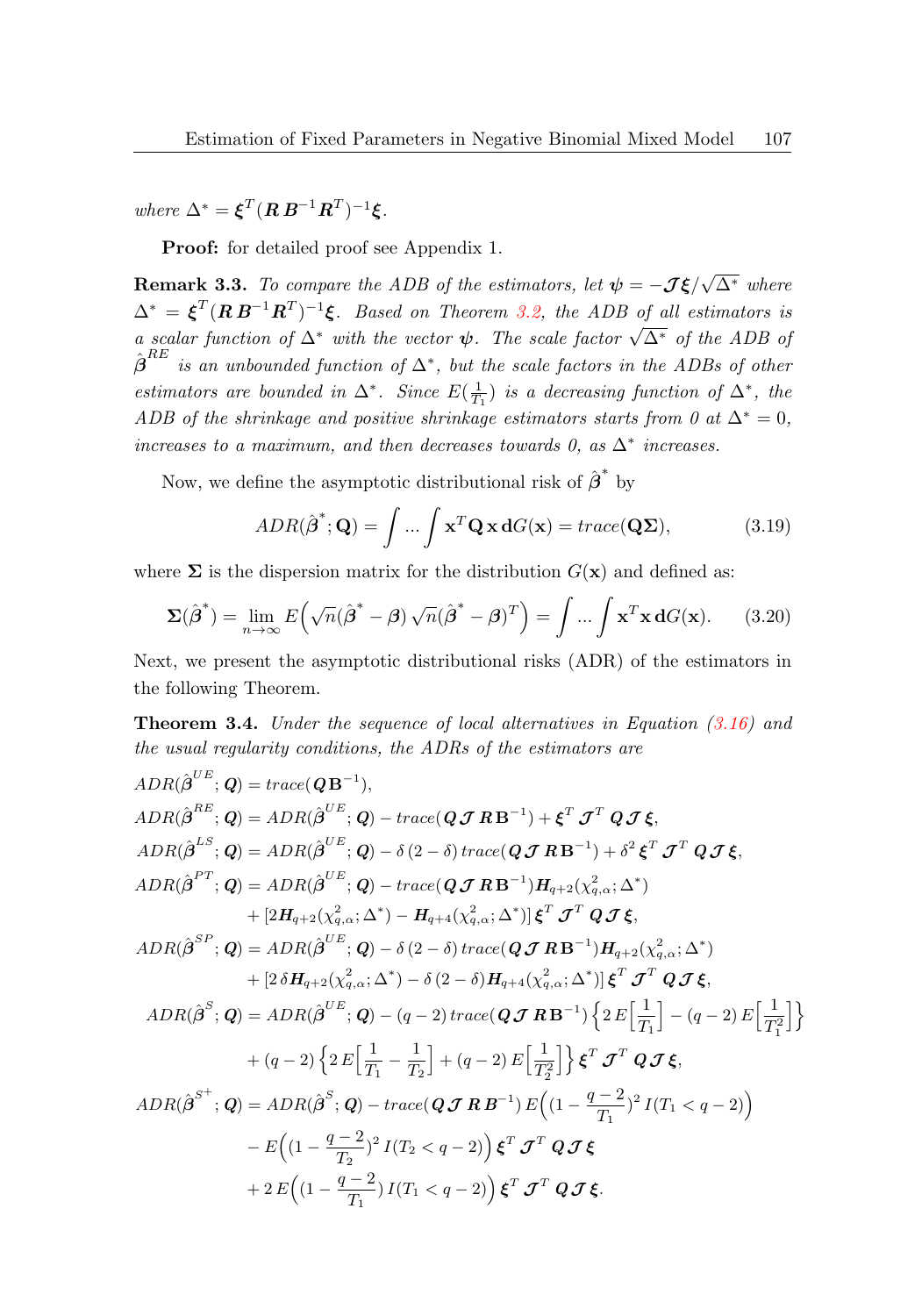Proof: for detailed proof see Appendix 2.

Remark 3.5. To compare the asymptotic distributional risks of the estimators, when  $\xi = 0$ , that is  $\mathbf{R}\beta = r$ , the restricted estimator dominates the unrestricted estimator. However, when  $\xi$  moves away from 0 vector, the ADR of the restricted estimator becomes unbounded. When the linear restriction is correct, the preliminary test estimator has a smaller risk than that of the shrinkage estimator. As  $\xi$  moves away from  $\boldsymbol{0}$ , the shrinkage preliminary test estimator dominates the preliminary test estimator. By comparing the risks of the shrinkage, positive shrinkage, and unrestricted estimators, we can see  $ADR(\hat{\boldsymbol{\beta}}^{S^+}) \leq ADR(\hat{\boldsymbol{\beta}}^S) \leq ADR(\hat{\boldsymbol{\beta}}^{UE})$  for  $\xi \geq 0$ .

### 4. Simulation study

In this section, we present the details of the performance of the proposed estimators with respect to the unrestricted estimator using Monte Carlo simulation with statistical software R. We have used the **glmmTMB** package to obtain an unrestricted estimation of the fixed effect coefficients. In our study, the criterion for comparing the performance of any estimator is the simulated relative efficiency (SRE). We consider the negative binomial mixed model (NBMM) with  $n = 60$ subjects and  $n_i = 7$  observations for all i. We generate the count responses from NBMM as:

$$
\mu_{ij} = exp(\mathbf{x}_{ij}^T \boldsymbol{\beta} + \mathbf{u}_i).
$$

We consider generating  $p = 7, 13, 17, 20$ . Each of the p fixed effect covariates  $\mathbf{x}_{ij} = (\mathbf{x}_{ij1}, \mathbf{x}_{ij2}, \dots, \mathbf{x}_{ijp})^T$  are generated from a separate  $n_i$ -multivariate normal distribution with mean **0** and variance-covariance matrix  $\sigma^2$ **I**, where  $\sigma^2 = 0.02$ and **I** is a  $n_i \times n_i$  identity matrix. The random effects  $\mathbf{u}_i$  are generated from a  $n_i$ -multivariate normal distribution with mean **0** and variance-covariance matrix θ, where  $θ = diag(0.2, 0.5, 0.8, 0.3, 0.1, 0.4, 0.3)$  is a  $n_i \times n_i$  diagonal matrix.

We are interested in testing the hypothesis  $\mathbf{R}\beta = \mathbf{r}$ , where **R** is a  $q \times p$  matrix of full row rank, and **r** is a  $q \times 1$  vector of known constants. We consider a special case of this hypothesis with  $\mathbf{R} = [\mathbf{0}_{q \times (p-q)}, \mathbf{I}_q]$  and  $\mathbf{r} = \mathbf{0}_{q \times 1}$ , where  $\mathbf{0}_{q \times b}$  is a  $q \times b$ matrix (vector) of zeros. Now, we partition the fixed effect coefficients vector of  $\beta$ as  $\boldsymbol{\beta} = (\boldsymbol{\beta}^T_1, \boldsymbol{\beta}^T_2)^T$  where,  $\boldsymbol{\beta}_1$  and  $\boldsymbol{\beta}_2$  are  $p_1 \times 1$  and  $q \times 1$  vectors contain active and inactive fixed parameters, respectively, such that  $p = p_1 + q$ . Therefore,  $p_1$ and  $q$  are the number of active and inactive fixed parameters, respectively. We set  $p_1 = 4$  throughout the study and  $q = 3, 9, 13, 16$  so,  $p = 7, 13, 17, 20$ .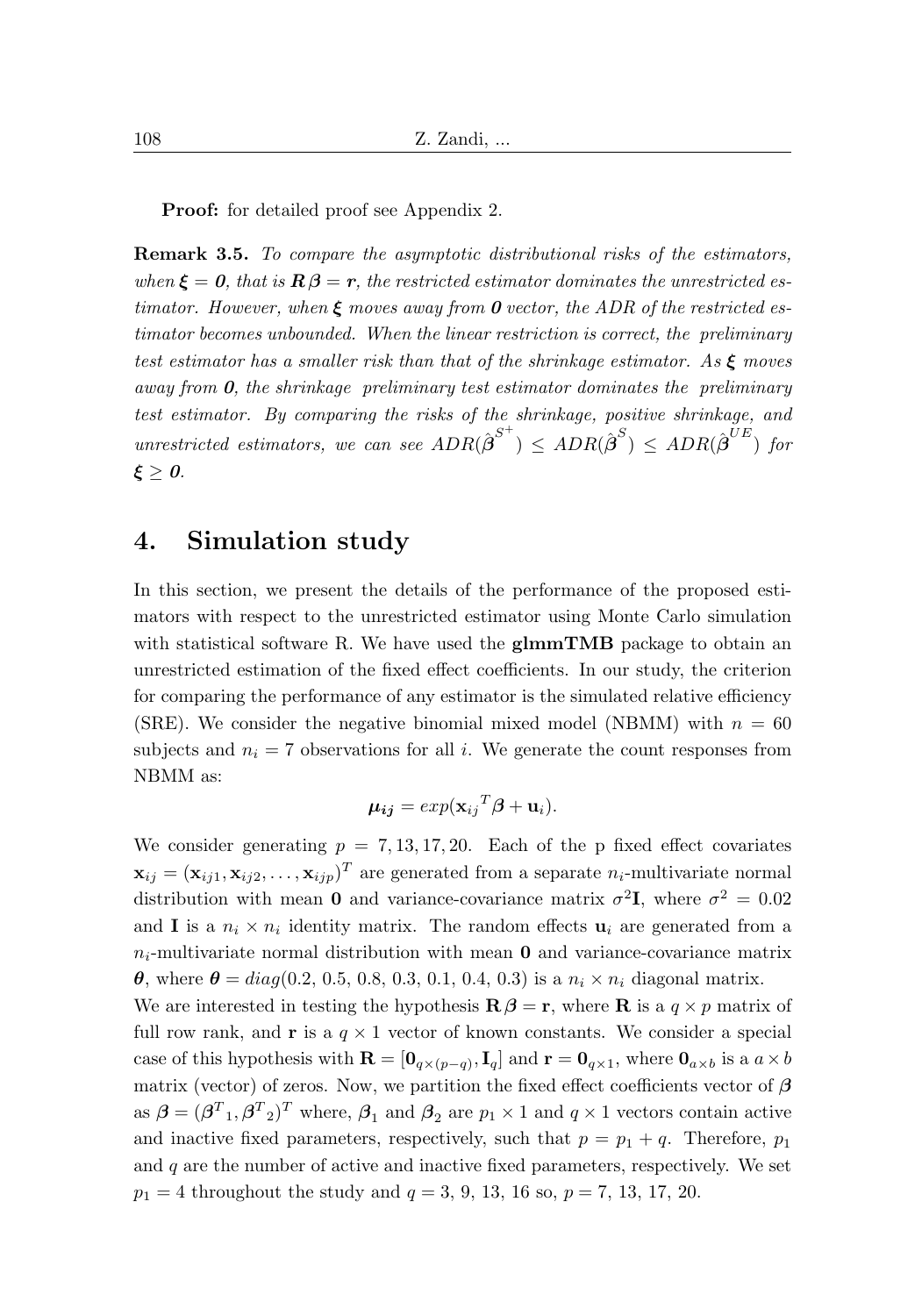We next define the distance between the simulation model and the restricted model as  $\Delta = ||\boldsymbol{\beta} - \boldsymbol{\beta}^{true}|| = \sum_{i=1}^{p} (\beta_i - \beta_i^{true})^2$ , where  $||.||$  is the Euclidean norm,  $\boldsymbol{\beta}$  is the parameter vector in the simulated model, and  $\beta^{true}$  is the true parameter. We set  $\Delta = \{0.0, 0.5, 1.0, 1.5, 2.0\}$  in our simulations. Samples are generated using the over-dispersion parameter  $\nu = 1.25$  and the true parameter  $\boldsymbol{\beta}^{true} = (\boldsymbol{\beta}_1^{true}, \boldsymbol{\beta}_2^{true})^T$ as  $\beta_1^{true} = (2.1, 1.5, -1.2, -1.3)^T$  and  $\beta_2^{true} = \mathbf{0}_q^T$ . Based on the definition of  $\Delta$ , when candidate restricted model is correct  $(\Delta = 0)$ , we have  $\beta_1 = \beta_1^{true}$  and  $\Delta$ , when candidate restricted model is correct  $(\Delta = 0)$ , we have  $\beta_1 = \beta_1^{true}$  and  $\beta_2 = \beta_2^{true}$ . When  $\Delta > 0$ , we have  $\beta_1 = \beta_1^{true}$  and  $\beta_2 = (a, 0, 0, ..., 0)$  $q-1$  $\int_0^T$ , where a √

is a scalar, so that  $a = \sqrt{\Delta}$ . Hence,  $a = \{0.0, 0.70, 1.0, 1.22, 1.41\}$ . The number of replications is set to 1, 000 for all cases.

We define the simulated mean squared errors (SMSE) of the improved estimators in section 2 as follows:

$$
SMSE(\hat{\boldsymbol{\beta}}^*) = \sum_{i=1}^p (\beta_i^{true} - \hat{\beta}_i^*)^2,
$$

where  $\beta_i^{true}$  is *i*th element of the true parameter  $\beta^{true}$  and  $\hat{\beta}^*$  is one of the proposed estimators defined in the previous section. The criterion for comparing the performance of any estimator  $\hat{\boldsymbol{\beta}}^*$  in our simulation is the simulated relative efficiency (SRE) and is defined as:

$$
SRE(\hat{\boldsymbol{\beta}}^*,\hat{\boldsymbol{\beta}}^{UE})=\frac{SMSE(\hat{\boldsymbol{\beta}}^{UE})}{SMSE(\hat{\boldsymbol{\beta}}^*)}.
$$

A value of SRE greater than one indicates that  $\hat{\boldsymbol{\beta}}^*$  performs better than  $\hat{\boldsymbol{\beta}}^{UE}$ .

#### 4.1 The results of simulation

The simulated relative efficiencies (SREs) for all the proposed estimators are reported in Tables [1,](#page-11-0) [2](#page-13-0) and Figures [1a,](#page-12-0) [1b,](#page-12-0) and [1c](#page-12-0) for the shrinkage intensity parameter  $\delta = 0.50, 0.75$  and the level critical value of the test statistic  $\alpha = 0.01, 0.05, 0.10$ . When  $\Delta = 0$ , the SRE for all the proposed estimators are greater than one and increase as the number of inactive predictors  $q$  is increased. The restricted estimator has maximum SRE in all configurations in this case. The linear shrinkage estimator depends on the choice of  $\delta$ . For the higher value of  $\delta$ , its SRE approaches to the SRE of the restricted estimator. The performance of the preliminary test estimator is better than the shrinkage preliminary test estimator at  $\Delta = 0$ . The simulation results reveal that as  $\Delta > 0$ , the SREs of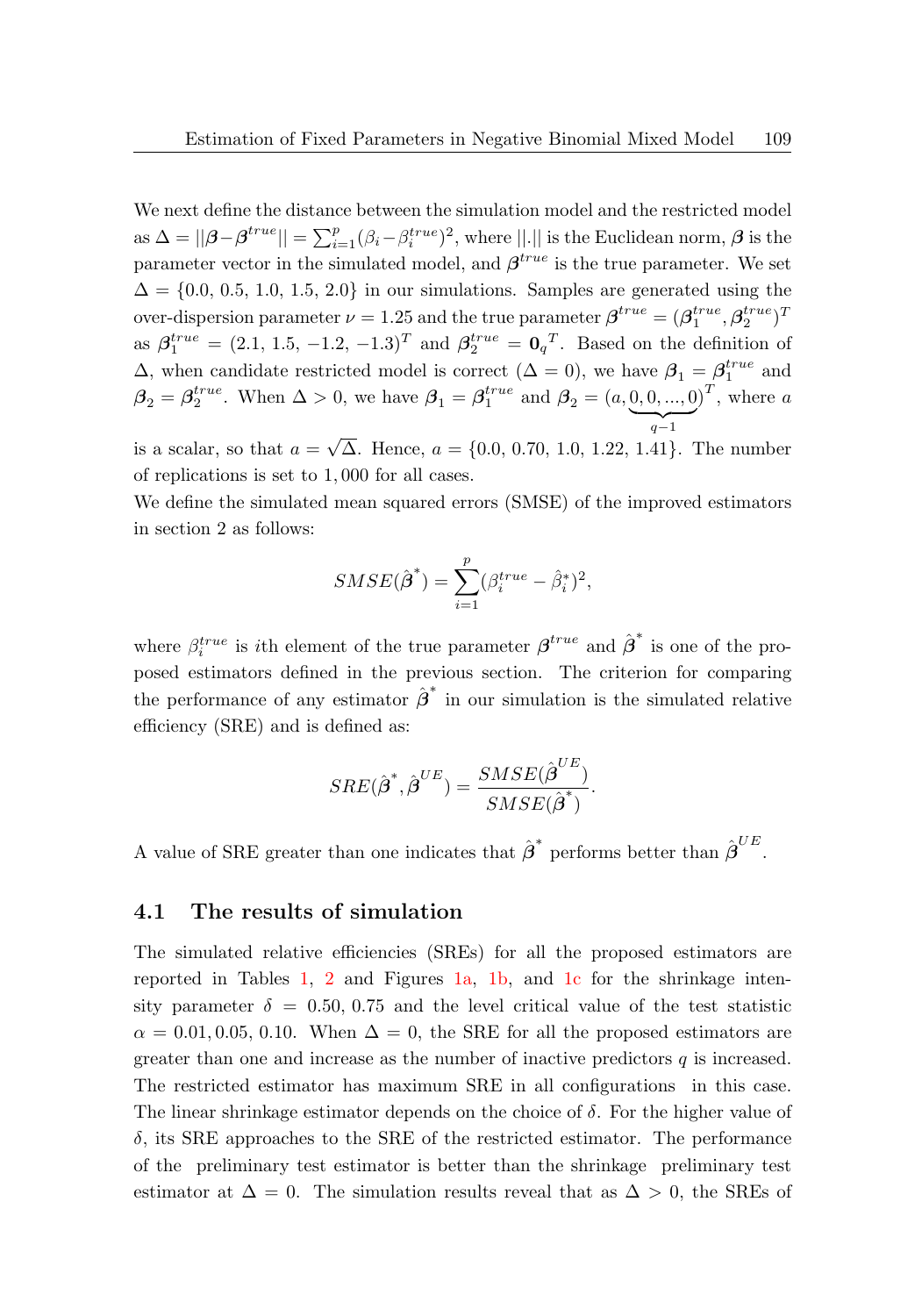the restricted estimator and the other estimators decline sharply. When  $\Delta$  moves away from zero, the SRE of the SP is greater than that of the PT. At  $\Delta \geq 0$ , the performance of the positive shrinkage estimator is much better than the shrinkage estimator.

| q  | Δ   | RE    | LS    | PT       |       | SP       |       |       | S     | $S^+$ |       |
|----|-----|-------|-------|----------|-------|----------|-------|-------|-------|-------|-------|
|    |     |       |       | $\alpha$ |       | $\alpha$ |       |       |       |       |       |
|    |     |       |       | 0.01     | 0.05  | 0.10     | 0.01  | 0.05  | 0.10  |       |       |
| 3  | 0.0 | 1.724 | 1.460 | 1.684    | 1.564 | 1.432    | 1.438 | 1.370 | 1.292 | 1.178 | 1.246 |
|    | 0.5 | 1.419 | 1.392 | 1.364    | 1.269 | 1.195    | 1.343 | 1.257 | 1.191 | 1.137 | 1.173 |
|    | 1.0 | 0.927 | 1.228 | 0.891    | 0.893 | 0.906    | 1.110 | 1.039 | 1.020 | 1.066 | 1.073 |
|    | 1.5 | 0.588 | 1.028 | 0.682    | 0.788 | 0.853    | 0.919 | 0.936 | 0.952 | 1.023 | 1.028 |
|    | 2.0 | 0.388 | 0.838 | 0.705    | 0.880 | 0.926    | 0.886 | 0.954 | 0.971 | 1.009 | 1.010 |
| 9  | 0.0 | 3.368 | 2.108 | 3.184    | 2.602 | 2.344    | 2.052 | 1.852 | 1.750 | 2.282 | 2.518 |
|    | 0.5 | 2.769 | 2.038 | 2.581    | 2.153 | 1.855    | 1.955 | 1.746 | 1.582 | 2.033 | 2.222 |
|    | 1.0 | 1.808 | 1.855 | 1.605    | 1.379 | 1.259    | 1.650 | 1.416 | 1.290 | 1.656 | 1.740 |
|    | 1.5 | 1.146 | 1.615 | 1.021    | 0.991 | 0.985    | 1.268 | 1.128 | 1.076 | 1.397 | 1.420 |
|    | 2.0 | 0.757 | 1.367 | 0.832    | 0.892 | 0.923    | 1.031 | 1.002 | 0.996 | 1.252 | 1.254 |
| 13 | 0.0 | 4.672 | 2.433 | 4.455    | 3.674 | 3.098    | 2.388 | 2.200 | 2.030 | 3.009 | 3.359 |
|    | 0.5 | 3.790 | 2.370 | 3.500    | 2.838 | 2.338    | 2.278 | 2.035 | 1.816 | 2.685 | 3.045 |
|    | 1.0 | 2.240 | 2.184 | 2.122    | 1.717 | 1.515    | 1.964 | 1.639 | 1.469 | 2.135 | 2.266 |
|    | 1.5 | 1.510 | 1.928 | 1.279    | 1.145 | 1.091    | 1.507 | 1.277 | 1.181 | 1.731 | 1.761 |
|    | 2.0 | 0.989 | 1.654 | 0.927    | 0.944 | 0.962    | 1.162 | 1.060 | 1029  | 1.485 | 1.490 |
| 16 | 0.0 | 5.488 | 2.573 | 5.021    | 4.023 | 3.382    | 2.492 | 2.282 | 2.112 | 3.573 | 4.201 |
|    | 0.5 | 4.486 | 2.513 | 4.058    | 3.347 | 2.668    | 2.404 | 2.190 | 1.941 | 3.171 | 3.625 |
|    | 1.0 | 2.893 | 2.338 | 2.567    | 1.997 | 1.722    | 2.150 | 1.782 | 1.585 | 2.481 | 2.675 |
|    | 1.5 | 1.817 | 2.092 | 1.499    | 1.284 | 1.193    | 1.661 | 1.369 | 1.247 | 1.963 | 2.020 |
|    | 2.0 | 1.194 | 1.822 | 1.040    | 1.004 | 0.994    | 1.254 | 1.108 | 1.061 | 1.642 | 1.656 |

<span id="page-11-0"></span>Table 1: The SREs of the estimators with respect to the unrestricted estimator for  $\delta=0.50$  and  $0\leq\Delta\leq2$ 

### 5. A real data

In this section, we have considered the salamanders' dataset, which is available in the package of glmmTMB in R software. This data was acquired from Dryad [\(Price et al.](#page-16-8) [\(2016\)](#page-16-8)). The data contains  $N = 644$  observations with  $n = 161$ subjects, and each of them was sampled  $n<sub>i</sub> = 4$  times. The dependent variable and covariates are described in Table [3.](#page-15-0) The mean and variance of the data are 1.33 and 6.95, respectively. Since the variance is more than the mean, the data are over-dispersed. So, a NBMM is an appropriate model for describing this data. We have considered seven covariates **mined**  $(X_1)$ , **cover**  $(X_2)$ , **sample**  $(X_3)$ ,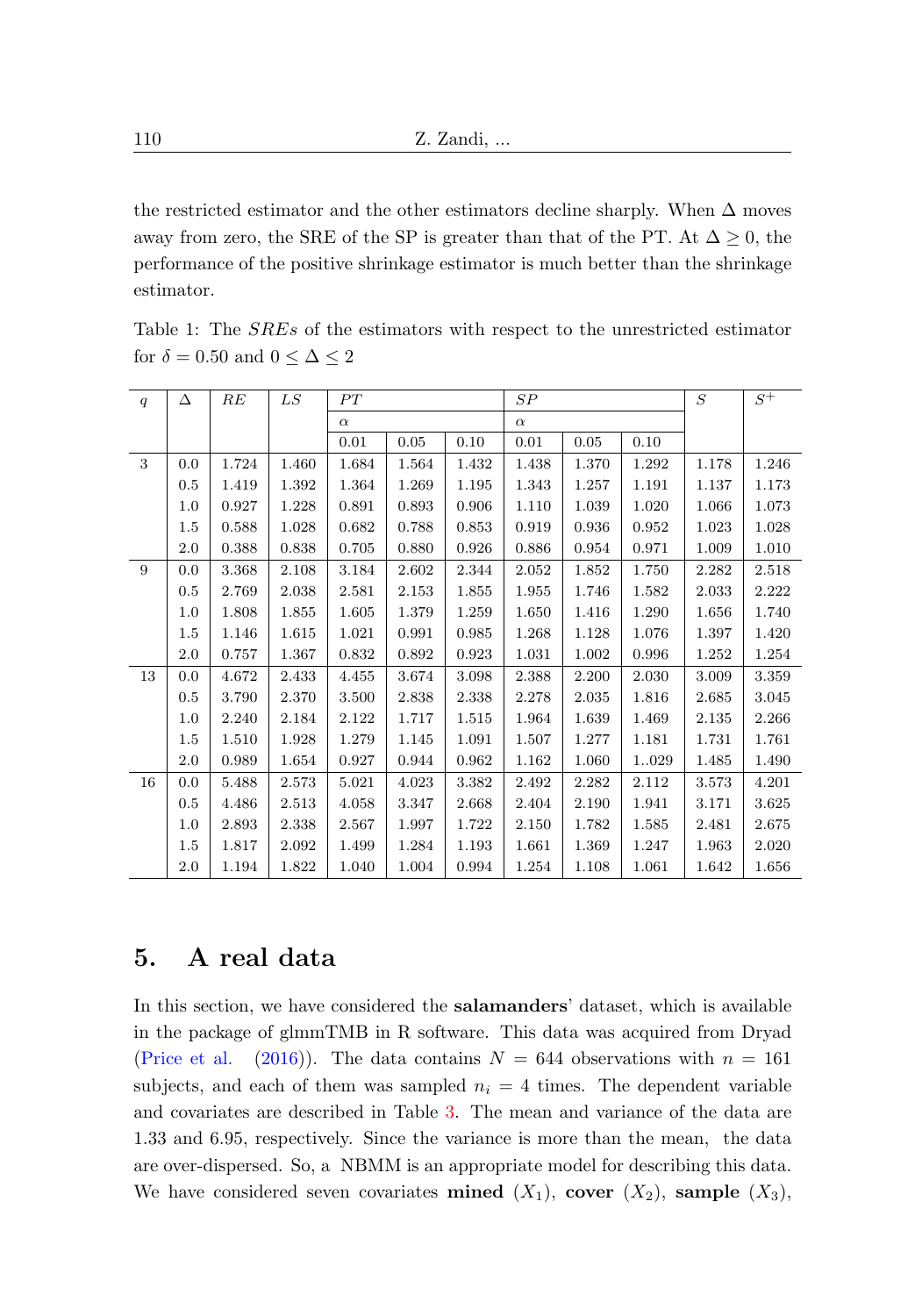<span id="page-12-0"></span>

(a) The SREs of the estimators with respect to the unrestricted estimator for  $q =$ 3, 9, 13, 16,  $\alpha = 0.01$  and  $\delta = 0.75$ 



(b) The SREs of the estimators with respect to the unrestricted estimator for  $q =$ 3, 9, 13, 16,  $\alpha = 0.05$  and  $\delta = 0.75$ 



(c) The SREs of the estimators with respect to the unrestricted estimator for  $q =$ 3, 9, 13, 16,  $\alpha = 0.10$  and  $\delta = 0.75$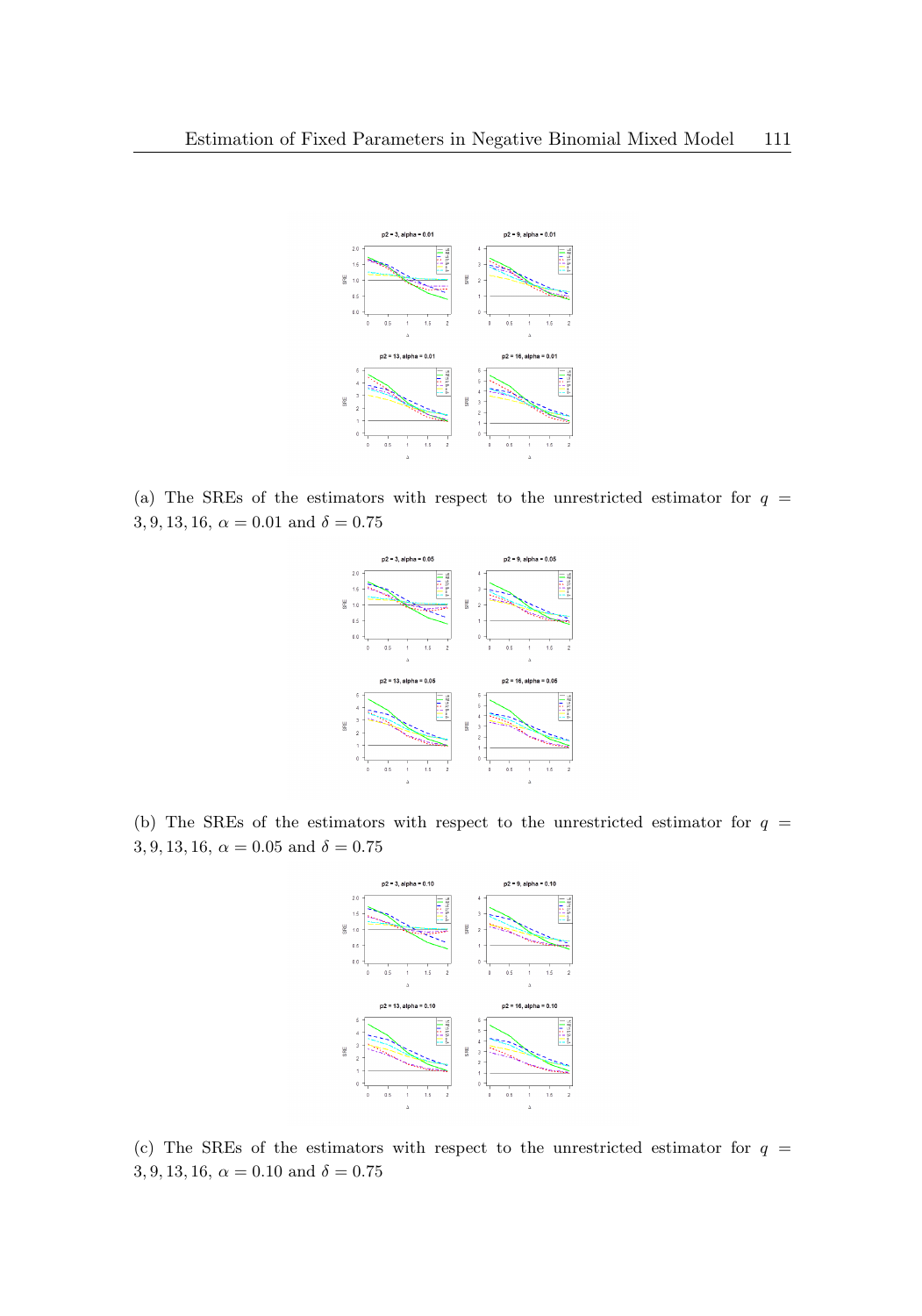| q  | Δ       | RE    | LS    | PT       |       | SP       |       |       | S     | $S^+$ |       |
|----|---------|-------|-------|----------|-------|----------|-------|-------|-------|-------|-------|
|    |         |       |       | $\alpha$ |       | $\alpha$ |       |       |       |       |       |
|    |         |       |       | 0.01     | 0.05  | 0.10     | 0.01  | 0.05  | 0.10  |       |       |
| 3  | 0.0     | 1.724 | 1.649 | 1.684    | 1.564 | 1.432    | 1.615 | 1.510 | 1.394 | 1.178 | 1.246 |
|    | $0.5\,$ | 1.419 | 1.474 | 1.364    | 1.269 | 1.195    | 1.412 | 1.304 | 1.221 | 1.137 | 1.173 |
|    | 1.0     | 0.927 | 1.123 | 0.891    | 0.893 | 0.906    | 1.001 | 0.984 | 0.977 | 1.066 | 1.073 |
|    | 1.5     | 0.588 | 0.805 | 0.682    | 0.788 | 0.853    | 0.805 | 0.867 | 0.907 | 1.023 | 1.028 |
|    | 2.0     | 0.388 | 0.576 | 0.705    | 0.880 | 0.926    | 0.798 | 0.919 | 0.951 | 1.009 | 1.010 |
| 9  | 0.0     | 3.368 | 2.922 | 3.184    | 2.602 | 2.344    | 2.791 | 2.359 | 2.157 | 2.282 | 2.815 |
|    | $0.5\,$ | 2.769 | 2.642 | 2.581    | 2.153 | 1.855    | 2.476 | 2.089 | 1.814 | 2.033 | 2.222 |
|    | 1.0     | 1.808 | 2.055 | 1.605    | 1.379 | 1.259    | 1.776 | 1.478 | 1.326 | 1.656 | 1.740 |
|    | 1.5     | 1.146 | 1.500 | 1.021    | 0.991 | 0.985    | 1.200 | 1.089 | 1.050 | 1.397 | 1.420 |
|    | 2.0     | 0.757 | 1.088 | 0.832    | 0.892 | 0.923    | 0.949 | 0.958 | 0.967 | 1.252 | 1.254 |
| 13 | 0.0     | 4.672 | 3.795 | 4.455    | 3.674 | 3.098    | 3.639 | 3.146 | 2.736 | 3.009 | 3.539 |
|    | 0.5     | 3.790 | 3.443 | 3.500    | 2.838 | 2.338    | 3.212 | 2.662 | 2.230 | 2.685 | 3.045 |
|    | 1.0     | 2.420 | 2.678 | 2.122    | 1.717 | 1.515    | 2.304 | 1.815 | 1.580 | 2.135 | 2.266 |
|    | 1.5     | 1.510 | 1.951 | 1.279    | 1.145 | 1.091    | 1.502 | 1.266 | 1.172 | 1.731 | 1.761 |
|    | 2.0     | 0.989 | 1.414 | 0.927    | 0.944 | 0.962    | 1.081 | 1.021 | 1.006 | 1.485 | 1.490 |
| 16 | 0.0     | 5.488 | 4.259 | 5.021    | 4.023 | 3.382    | 3.990 | 3.368 | 2.933 | 3.573 | 4.201 |
|    | 0.5     | 4.486 | 3.891 | 4.058    | 3.347 | 2.668    | 3.580 | 3.036 | 2.487 | 3.171 | 3.625 |
|    | 1.0     | 2.893 | 3.073 | 2.567    | 1.997 | 1.722    | 2.703 | 2.068 | 1.767 | 2.675 | 2.675 |
|    | 1.5     | 1.817 | 2.273 | 1.499    | 1.284 | 1.193    | 1.734 | 1.399 | 1.264 | 1.963 | 2.020 |
|    | 2.0     | 1.194 | 1.665 | 1.040    | 1.004 | 0.994    | 1.199 | 1.080 | 1.042 | 1.642 | 1.656 |

<span id="page-13-0"></span>Table 2: The SREs of the estimators with respect to the unrestricted estimator for  $\delta = 0.75$  and  $0 \leq \Delta \leq 2$ 

**DOP**  $(X_4)$ , **Wtemp**  $(X_5)$ , **DOY**  $(X_6)$ , and **spp** $(X_7)$  as the fixed covariates and site as the random covariate. To determine the active and inactive covariates, we have used the variable selection method based on the Akaike information criterion (AIC). This criterion shows that the coefficients of mined, cover, DOY, and spp are the significant fixed parameters, and the coefficient of the sample, DOP, and Wtemp are inactive fixed parameters. Hence, the restricted subspace is  $\mathbf{R}\beta = \mathbf{r}$ , where  $\boldsymbol{\beta} = (\beta_1, \beta_2, \beta_3, \beta_4, \beta_5, \beta_6, \beta_7)^T$ , and **R** and **r** is given by

$$
\mathbf{R} = \begin{bmatrix} 0 & 0 & 1 & 0 & 0 & 0 & 0 \\ 0 & 0 & 0 & 1 & 0 & 0 & 0 \\ 0 & 0 & 0 & 0 & 1 & 0 & 0 \end{bmatrix}, \quad \mathbf{r} = \begin{bmatrix} 0 \\ 0 \\ 0 \end{bmatrix}
$$

The above restriction can be written as  $(\beta_3, \beta_4, \beta_5)^T = (0, 0, 0)^T$ . So,  $p = 7$ ,  $p_1 = 4$ , and  $q = 3$ . We have assumed  $\delta = 0.75$  and  $\alpha = 0.01$ .

In order to examine the performance of the various estimation strategies, we have chosen  $m = 300$  observations with replacement  $M = 1,000$  times from the original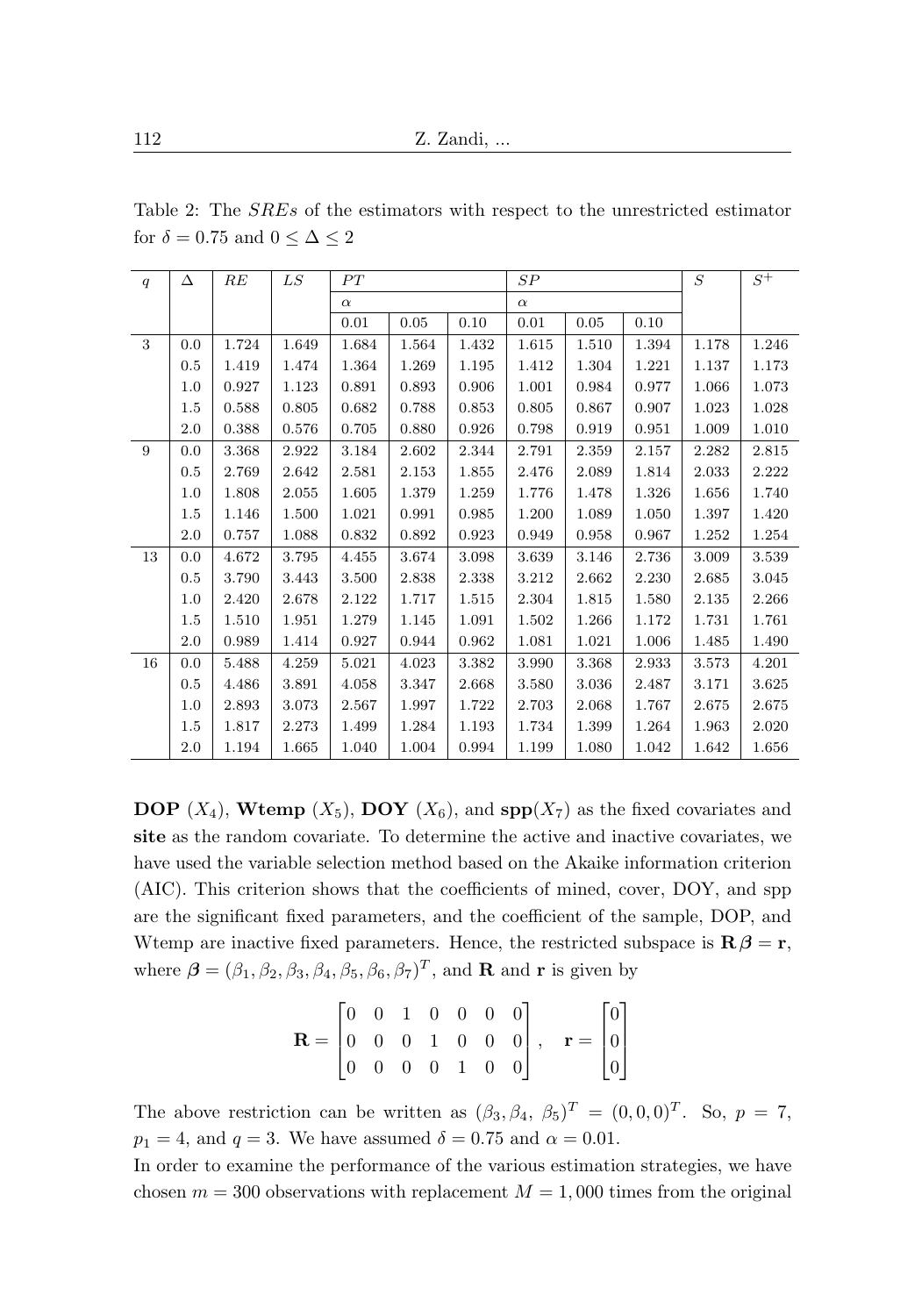dataset using bootstrap sampling,. The point estimates, standard errors, and the relative efficiencies (RE) of the significant fixed parameters are reported in Table [4.](#page-17-0) The results completely agree with the theory established in Section 3 and our numerical results in Section 4.

### 6. Conclusion

The main aim of this article was the estimation of the fixed parameters in the negative binomial mixed model based on shrinkage estimators and comparing their performance with the unrestricted estimator when certain prior subspace information is available. We computed the properties of the suggested estimators based on simulated relative efficiency using Monte Carlo experiments in R statistical software. The simulation study results revealed that when the subspace information was correct, the SREs of all estimators were greater than one and increased as the number of inactive fixed parameters  $(q)$  was increased and the performance of the restricted estimator was better than the other estimators. The SRE of the positive shrinkage estimator was better than the shrinkage estimator at  $\Delta \geq 0$ .

# Acknowledgments

The authors are thankful to the reviewers for the insightful comments and suggestions that have resulted in a much improved version of this paper.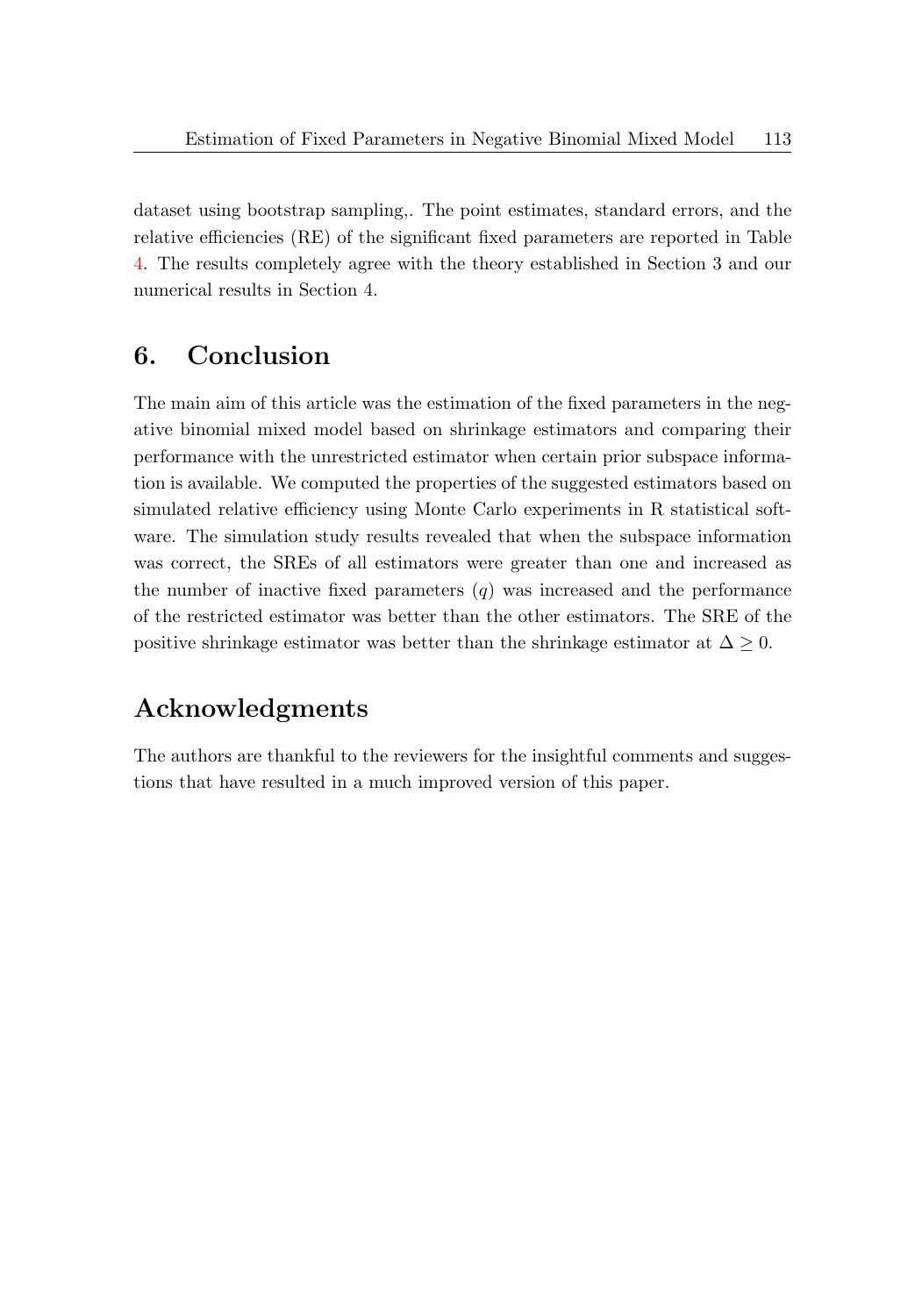<span id="page-15-0"></span>

|                   |                                                                                     |  | 114    |  |  |  |  |  |
|-------------------|-------------------------------------------------------------------------------------|--|--------|--|--|--|--|--|
|                   |                                                                                     |  |        |  |  |  |  |  |
|                   |                                                                                     |  |        |  |  |  |  |  |
|                   |                                                                                     |  |        |  |  |  |  |  |
|                   | Table 3: The list of variables for the salamanders' dataset                         |  |        |  |  |  |  |  |
| Variable          | Description                                                                         |  |        |  |  |  |  |  |
| Response variable |                                                                                     |  |        |  |  |  |  |  |
| count             | number of salamanders observed                                                      |  |        |  |  |  |  |  |
| covariate         |                                                                                     |  | Ņ.     |  |  |  |  |  |
| mined             | factor indicating whether the site was affected by mountain top removal coal mining |  |        |  |  |  |  |  |
| cover             | amount of cover objects in the stream (scaled)                                      |  | Zandi, |  |  |  |  |  |
| sample            | repeated sample                                                                     |  |        |  |  |  |  |  |
| <b>DOP</b>        | Days since precipitation (scaled)                                                   |  |        |  |  |  |  |  |
| W <sub>temp</sub> | water temperature (scaled)                                                          |  |        |  |  |  |  |  |
| <b>DOY</b>        | day of year (scaled)                                                                |  |        |  |  |  |  |  |
| spp               | abbreviated species name, possibly also life stage                                  |  |        |  |  |  |  |  |
| site              | name of a location where repeated samples were taken                                |  |        |  |  |  |  |  |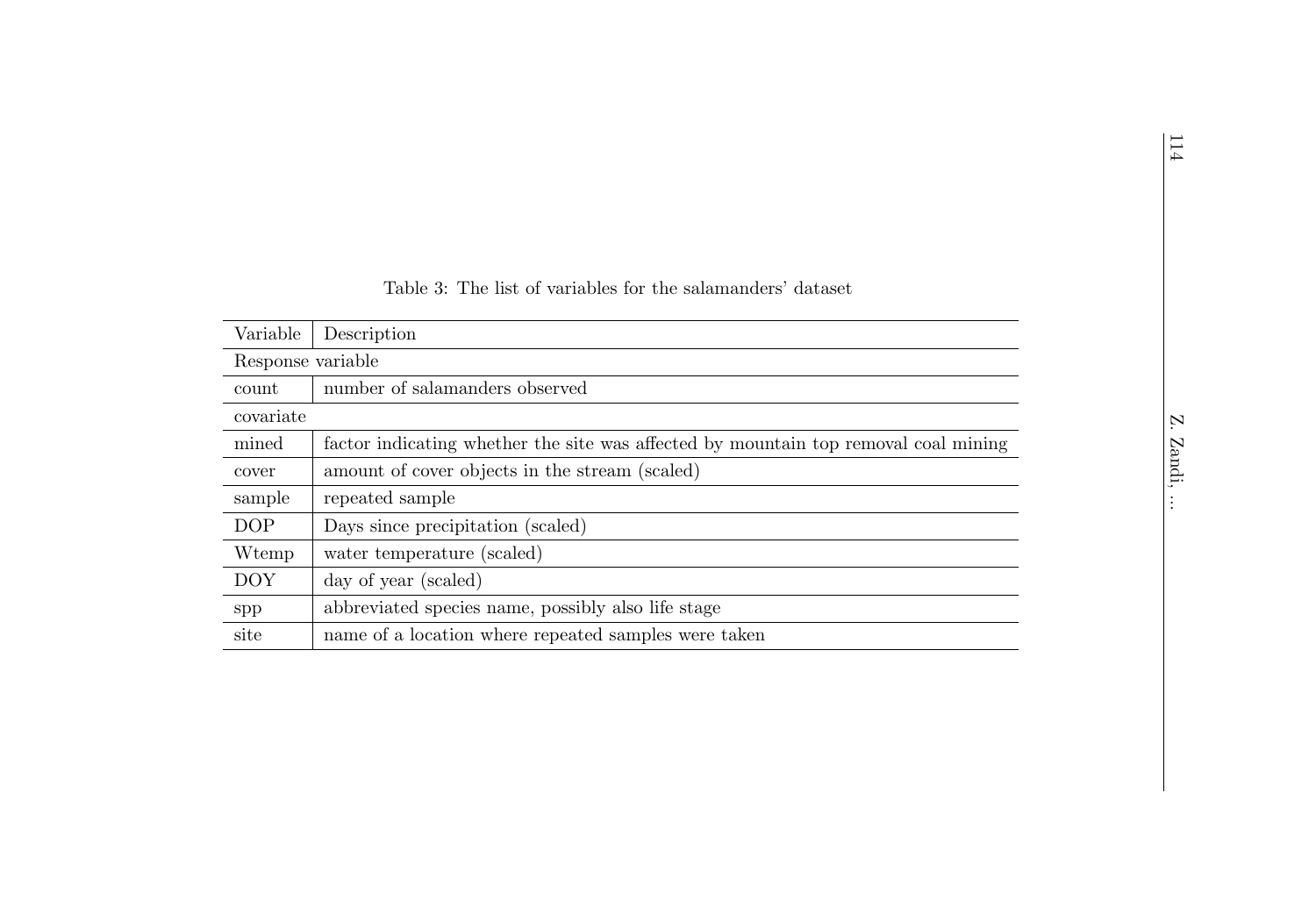### References

- <span id="page-16-4"></span>Arashi, M. and Roozbeh, M. (2019), Some improved estimation strategies in highdimensional semiparametric regression models with application to the Riboflavin production data, Statistical Papers, 60(3), 317-336.
- <span id="page-16-7"></span>Ahmed, S. E. (1992), Shrinkage preliminary test estimation in multivariate normal distributions, Journal of statistical computation and simulation, 43(3-4), 177- 195.
- Asl, M. N., Bevrani, H., Belaghi, R. A. and Mansson, K. (2021). Ridge-type shrinkage estimators in generalized linear models with an application to prostate cancer data. Statistical Papers, 62, 1043-1085.
- <span id="page-16-2"></span>Hossain, S., Ahmed, S. E. and Doksum, K. A. (2015) Shrinkage, pretest, and penalty estimators in generalized linear models, Statistical Methodology, 24, 52- 68.
- <span id="page-16-6"></span>Hossain, S. and Howlader, H.A. (2015), Estimation techniques for regression model with zero-inflated poisson data,*International Journal of Statistics and Probabil*ity,  $4(4)$ , 64-76.
- <span id="page-16-1"></span>Hossain, S., Thomson, T. and Ahmed, S. E. (2018), Shrinkage estimation in linear mixed models for longitudinal data, Metrika, 81(5), 569-586.
- <span id="page-16-9"></span>Judge, G. G. and Bock, M. E. and Bock, M. E. (1978), The Statistical implication of pre-test and Stein-rule estimators in econometrics, 25, North-Holland.
- <span id="page-16-0"></span>McCulloch, C. E., Searle, S. R. and Neuhaus, J. R. (2008), Generalized, linear, and mixed models, 2nd ed. Wiley, Hoboken, New Jersey.
- <span id="page-16-5"></span>Noori Asl, M., Bevrani, H. and Arabi Belaghi, R. (2020), Penalized and ridge-type shrinkage estimators in Poisson regression model, Communications in Statistics-Simulation and Computation, online.
- <span id="page-16-8"></span>Price, S. J., Muncy, B. L., Bonner, S. J., Drayer, A. N. and Barton, C. D. (2016), Effects of mountaintop removal mining and valley filling on the occupancy and abundance of stream salamanders,Journal of Applied Ecology, 53(2), 459-468.
- <span id="page-16-3"></span>Roozbeh, M., Arashi, M. and Hamzah, N. A. (2020), Generalized cross validation for simultaneous optimization of tuning parameters in ridge regression, Iranian Journal of Science and Technology, Transactions A: Science, 44(2), 473-485.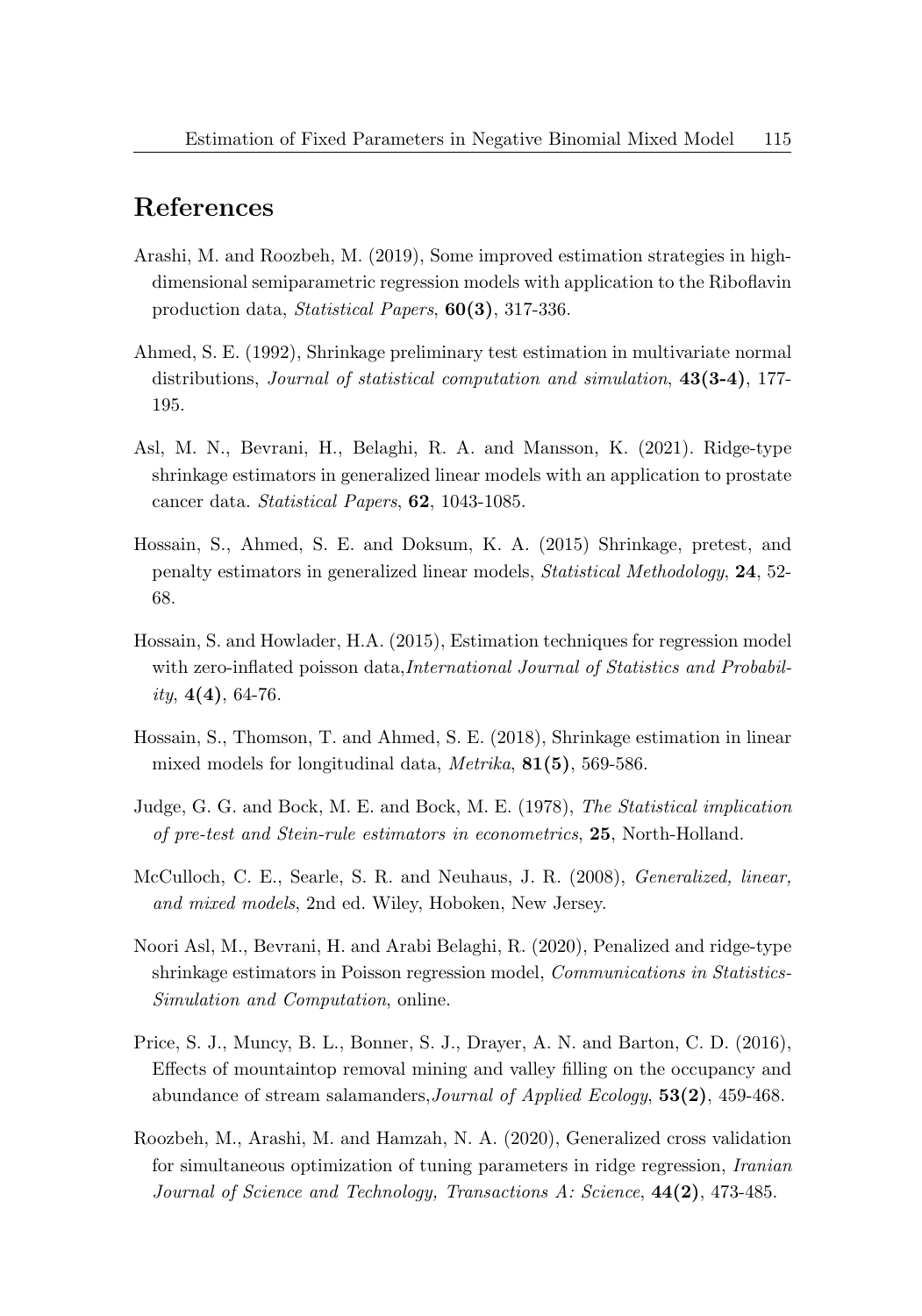<span id="page-17-0"></span>Table 4: Estimates, standard errors (in parentheses), and SREs of the coefficients for the active fixed parameters with respect to the unrestricted estimator for the salamanders' dataset

|       | $\hat{\beta_1}$ | $\hat{\beta_2}$ | $\hat{\beta_6}$ | $\hat{\beta_7}$ | Relative Efficiency |
|-------|-----------------|-----------------|-----------------|-----------------|---------------------|
| UE    | 1.152           | 0.176           | 1.418           | 0.133           | 1.000               |
|       | (0.425)         | (0.194)         | (0.318)         | (0.053)         |                     |
| RE    | $-0.111$        | 0.454           | 0.273           | 0.138           | 3.283               |
|       | (0.172)         | (0.223)         | (0.130)         | (0.058)         |                     |
| LS    | 0.280           | 0.385           | 0.559           | 0.137           | 2.530               |
|       | (0.207)         | (0.202)         | (0.147)         | (0.054)         |                     |
| PT    | $-0.107$        | 0.454           | 0.275           | 0.138           | 3.261               |
|       | (0.192)         | (0.223)         | (0.147)         | (0.058)         |                     |
| SP    | 0.283           | 0.385           | 0.561           | 0.137           | 2.518               |
|       | (0.218)         | (0.202)         | (0.158)         | (0.054)         |                     |
| S     | 0.623           | 0.329           | 0.797           | 0.137           | 1.721               |
|       | (0.630)         | (0.232)         | (0.520)         | (0.053)         |                     |
| $S^+$ | 0.672           | 0.320           | 0.840           | 0.136           | 1.746               |
|       | (0.500)         | (0.215)         | (0.381)         | (0.053)         |                     |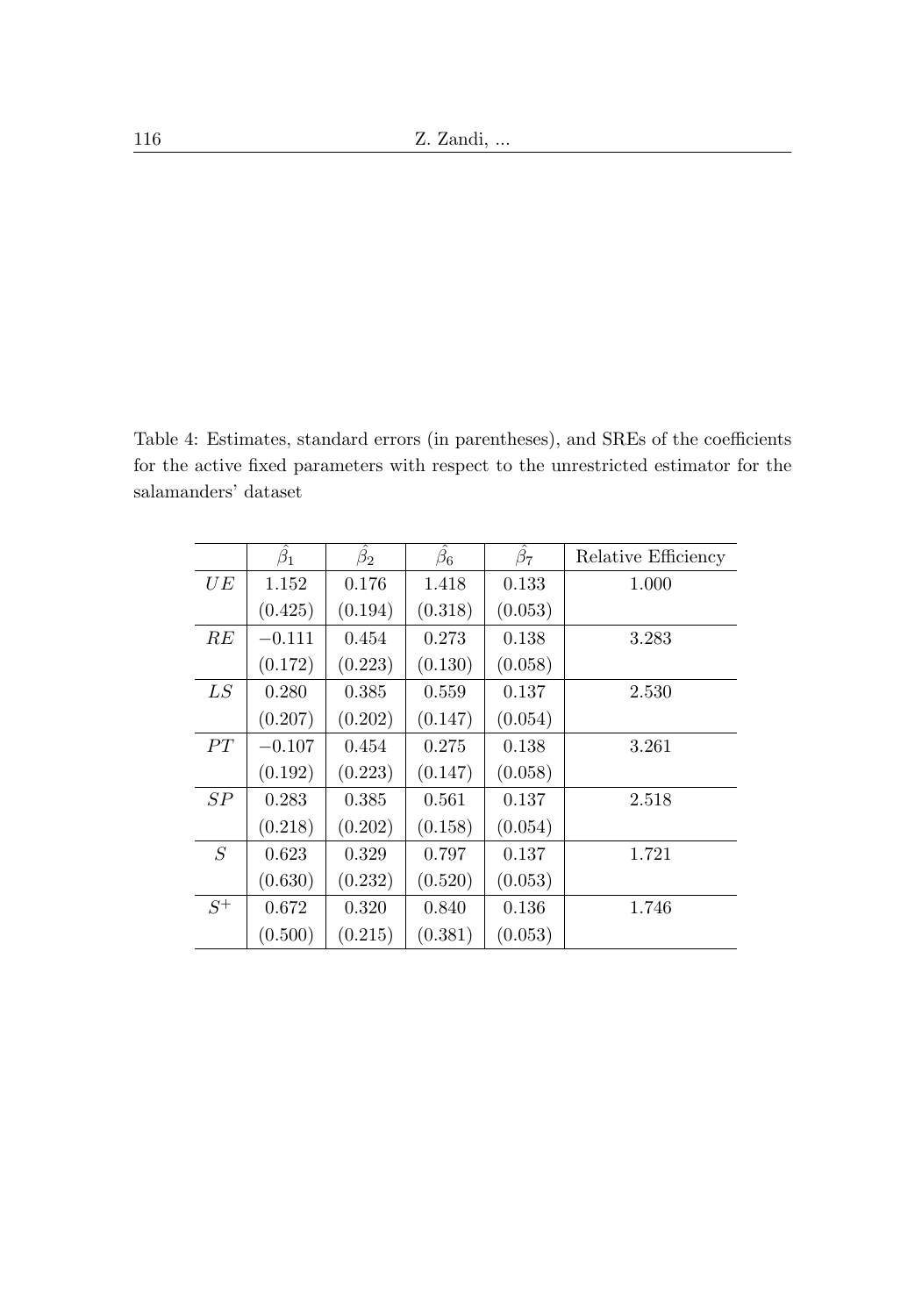- <span id="page-18-0"></span>Saleh, A. M. E. (2006), Theory of preliminary test and Stein-type estimation with applications, John Wiley, New York.
- <span id="page-18-3"></span>Saleh, A. M. E., Arashi, M., and Kibria, B. G. (2019), Theory of ridge regression estimation with applications, John Wiley and Sons.
- <span id="page-18-1"></span>Thomson, T. and Hossain, S. (2018), Efficient shrinkage for generalized linear mixed models under linear restrictions, The Indian Journal of Statistics, Sankhya A, 80(2), 385-410.
- <span id="page-18-2"></span>Yuzbasi, B., Arashi, M. and Ahmed, S. E. (2020), Shrinkage estimation strategies in generalized ridge regression models: low/high-dimension regime, International Statistical Review,  $88(1)$ , 229-251.
- <span id="page-18-4"></span>Zandi, Z., Bevrani, H. and Arabi Belaghi, R. (2021), Using shrinkage strategies to estimate fixed effects in zero-inflated negative binomial mixed model, Communications in Statistics-Simulation and Computation, online.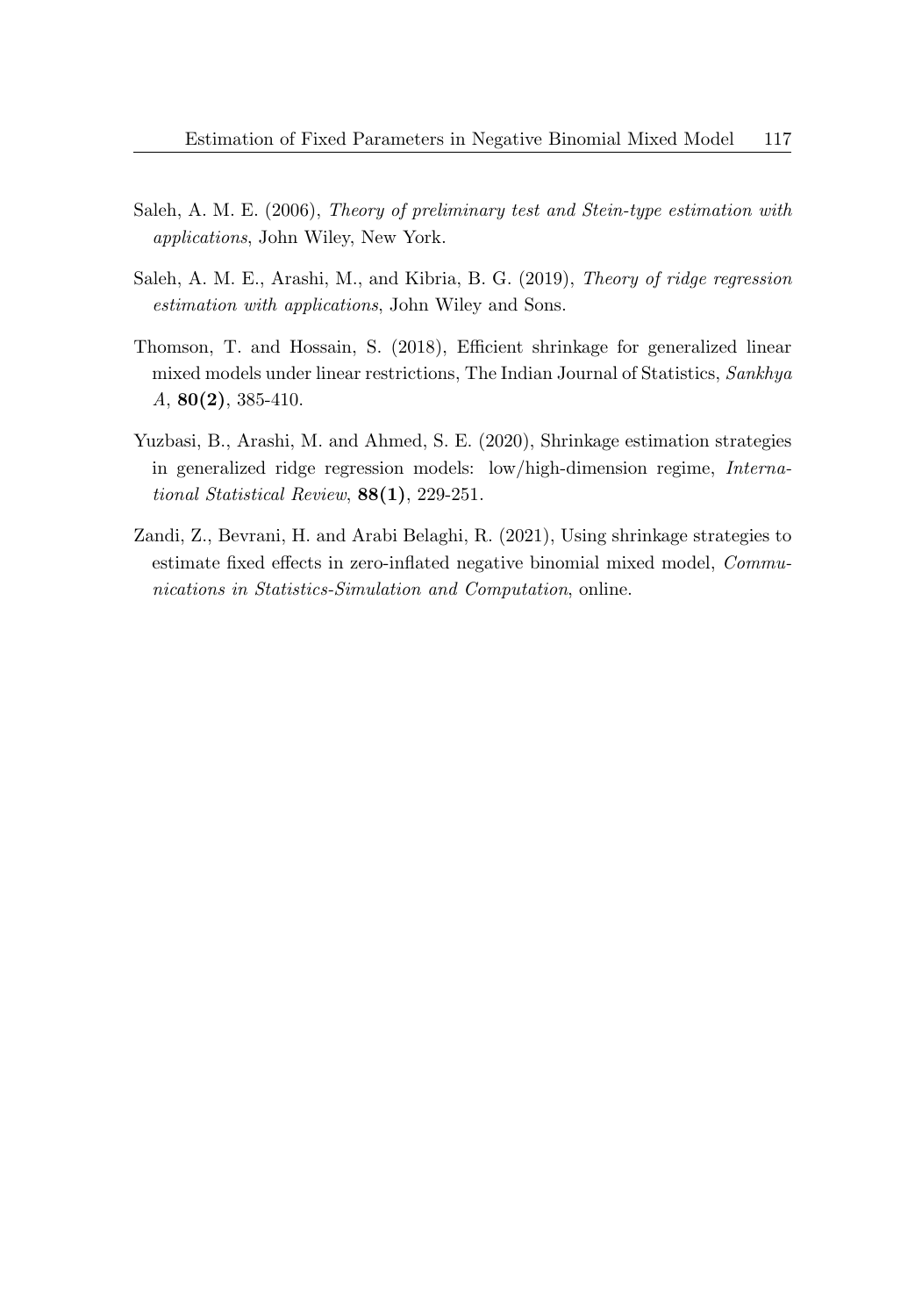## Appendix 1. Proof of Theorem [3.2](#page-7-0)

The following Lemma is needed for the derivation of the bias and risk functions.

**Lemma 6.1.** Let  $y$  be a q-dimensional random vector distributed as  $\mathcal{N}_q(\boldsymbol{\mu}_y, \boldsymbol{\Sigma}_y)$ . Then, for any measurable function  $\varphi$ , we have

<span id="page-19-0"></span>
$$
E[\boldsymbol{y}\varphi(\boldsymbol{y}^T\boldsymbol{y})] = \boldsymbol{\mu}_{\boldsymbol{y}} E[\varphi(\chi_{q+2}^2(\Delta^*))],\tag{6.21}
$$

<span id="page-19-1"></span>
$$
E[\mathbf{y}^T \mathbf{y} \varphi(\mathbf{y}^T \mathbf{y})] = \mathbf{\Sigma}_{\mathbf{y}} E[\varphi(\chi_{q+2}^2(\Delta^*))] + \boldsymbol{\mu}_{\mathbf{y}}^T \boldsymbol{\mu}_{\mathbf{y}} E[\varphi(\chi_{q+4}^2(\Delta^*))],\tag{6.22}
$$

where  $\Delta^*$  is the non-centrality parameter.

Proof : See [Judge et al.](#page-16-9) [\(1978\)](#page-16-9).

Here, we provide the proof of the bias expressions. Based on Lemma [3.1](#page-6-1) we have

$$
ADB(\hat{\boldsymbol{\beta}}^{UE}) = \lim_{n \to \infty} E[\sqrt{n} (\hat{\boldsymbol{\beta}}^{UE} - \boldsymbol{\beta})] = E(\mathbf{Z}) = \mathbf{0}
$$
  
\n
$$
ADB(\hat{\boldsymbol{\beta}}^{RE}) = \lim_{n \to \infty} E[\sqrt{n} (\hat{\boldsymbol{\beta}}^{RE} - \boldsymbol{\beta})] = E(\mathbf{V}) = -\mathcal{J} \boldsymbol{\xi}
$$
  
\n
$$
ADB(\hat{\boldsymbol{\beta}}^{LS}) = \lim_{n \to \infty} E[\sqrt{n} (\hat{\boldsymbol{\beta}}^{LS} - \boldsymbol{\beta})]
$$
  
\n
$$
= \lim_{n \to \infty} E[\sqrt{n} (\hat{\boldsymbol{\beta}}^{BE} + (1 - \delta) \hat{\boldsymbol{\beta}}^{UE} - \boldsymbol{\beta})]
$$
  
\n
$$
= \lim_{n \to \infty} E[\sqrt{n} (\hat{\boldsymbol{\beta}}^{UE} - \boldsymbol{\beta}) - \delta \sqrt{n} (\hat{\boldsymbol{\beta}}^{UE} - \hat{\boldsymbol{\beta}}^{RE})]
$$
  
\n
$$
= E(\mathbf{Z}) - \delta E(\mathbf{W})
$$
  
\n
$$
= -\delta \mathcal{J} \boldsymbol{\xi}
$$
  
\n
$$
ADB(\hat{\boldsymbol{\beta}}^{SP}) = \lim_{n \to \infty} E[\sqrt{n} (\hat{\boldsymbol{\beta}}^{SP} - \boldsymbol{\beta})]
$$
  
\n
$$
= \lim_{n \to \infty} E[\sqrt{n} (\hat{\boldsymbol{\beta}}^{UE} - \delta (\hat{\boldsymbol{\beta}}^{UE} - \hat{\boldsymbol{\beta}}^{RE}) I(\mathbf{D}_n) \leq \chi^2_{q,\alpha}) - \boldsymbol{\beta})]
$$
  
\n
$$
= \lim_{n \to \infty} E[\sqrt{n} (\hat{\boldsymbol{\beta}}^{UE} - \boldsymbol{\beta}) - \delta \sqrt{n} (\hat{\boldsymbol{\beta}}^{UE} - \hat{\boldsymbol{\beta}}^{RE}) I(\mathbf{D}_n) \leq \chi^2_{q,\alpha})]
$$
  
\n
$$
= E(\mathbf{Z}) - \delta E(\mathbf{W} I(\mathbf{D}_n) \leq \chi^2_{q,\alpha})
$$
  
\n
$$
= -\delta E(\mathbf{W} I(\mathbf{D}_n) \leq \chi^2_{q,\alpha})
$$

based on Equation  $(6.21)$ , we can write

$$
ADB(\hat{\boldsymbol{\beta}}^{SP}) = -\delta \mathcal{J} \boldsymbol{\xi} E[I(\chi_{q+2}^2(\Delta^*) \le \chi_{q,\alpha}^2)]
$$
  
=  $-\delta \mathcal{J} \boldsymbol{\xi} P(\chi_{q+2}^2(\Delta^*) \le \chi_{q,\alpha}^2)$   
=  $-\delta \mathcal{J} \boldsymbol{\xi} \mathbf{H}_{q+2}(\chi_{q,\alpha}^2; \Delta^*).$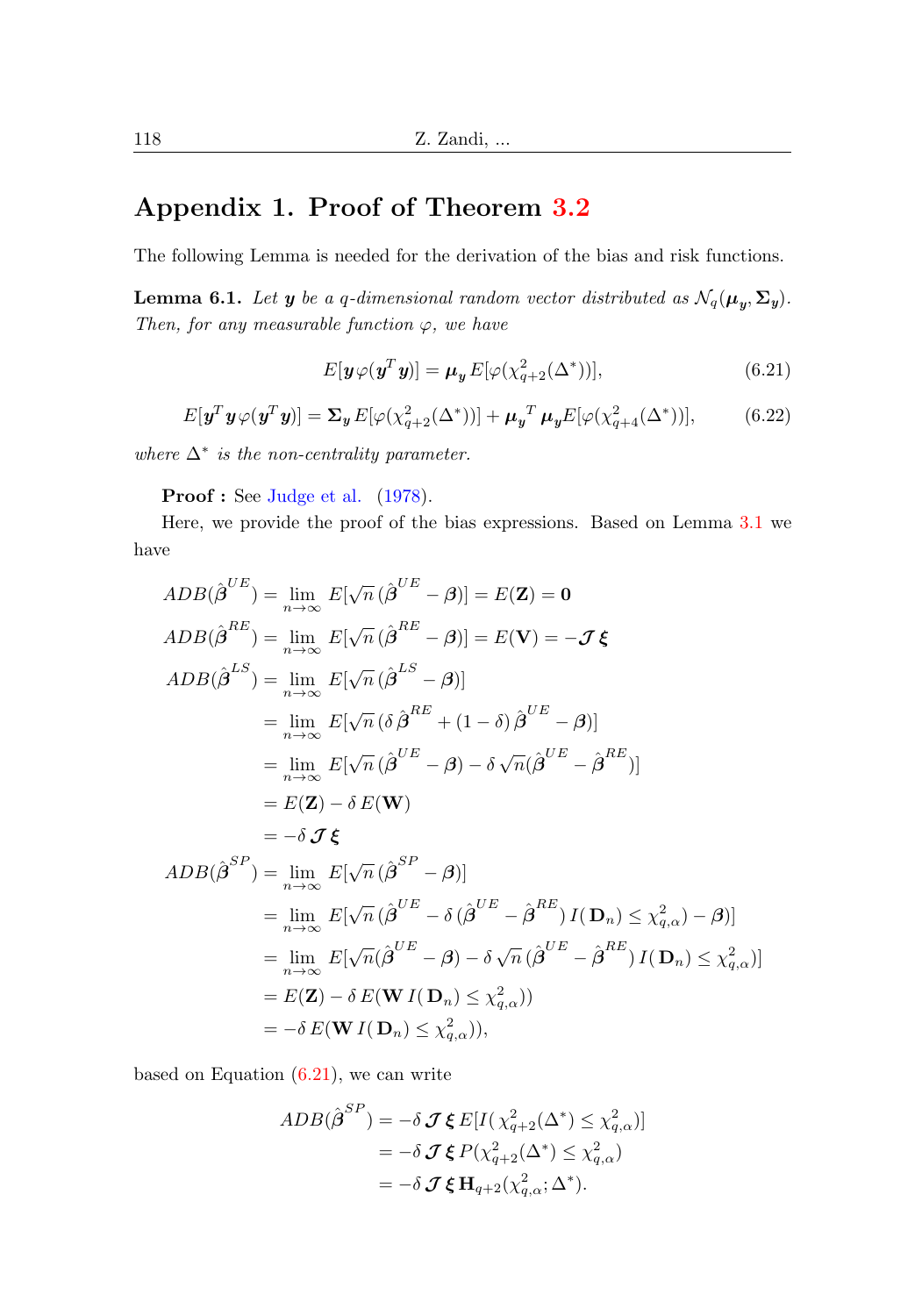If  $\delta = 1$ ,

$$
ADB(\hat{\boldsymbol{\beta}}^{PT}) = -\boldsymbol{\mathcal{J}} \boldsymbol{\xi} \mathbf{H}_{q+2}(\chi^2_{q,\alpha};\Delta^*).
$$

In a similar way, we can obtain

$$
ADB(\hat{\boldsymbol{\beta}}^{S}) = \lim_{n \to \infty} E[\sqrt{n} (\hat{\boldsymbol{\beta}}^{S} - \boldsymbol{\beta})]
$$
  
\n
$$
= \lim_{n \to \infty} E[\sqrt{n} (\hat{\boldsymbol{\beta}}^{RE} + (1 - (q - 2) \mathbf{D}_{n}^{-1}) (\hat{\boldsymbol{\beta}}^{UE} - \hat{\boldsymbol{\beta}}^{RE}) - \boldsymbol{\beta})]
$$
  
\n
$$
= \lim_{n \to \infty} \left[ E[\sqrt{n} (\hat{\boldsymbol{\beta}}^{RE} - \boldsymbol{\beta})] + E[\sqrt{n} (\hat{\boldsymbol{\beta}}^{UE} - \hat{\boldsymbol{\beta}}^{RE})]
$$
  
\n
$$
- (q - 2) E[\mathbf{D}_{n}^{-1} \sqrt{n} (\hat{\boldsymbol{\beta}}^{UE} - \hat{\boldsymbol{\beta}}^{RE})] \right]
$$
  
\n
$$
= \lim_{n \to \infty} \left[ E[\sqrt{n} (\hat{\boldsymbol{\beta}}^{UE} - \boldsymbol{\beta})] - (q - 2) E[\mathbf{D}_{n}^{-1} \sqrt{n} (\hat{\boldsymbol{\beta}}^{UE} - \hat{\boldsymbol{\beta}}^{RE})] \right]
$$
  
\n
$$
= E(\mathbf{Z}) - (q - 2) E(\mathbf{D}_{n}^{-1} \mathbf{W})
$$
  
\n
$$
= -(q - 2) \mathcal{J} \boldsymbol{\xi} E[\frac{1}{T_{1}}].
$$

$$
ADB(\hat{\beta}^{S^{+}}) = \lim_{n \to \infty} E[\sqrt{n} (\hat{\beta}^{S^{+}} - \beta)]
$$
  
\n
$$
= \lim_{n \to \infty} E[\sqrt{n} [\hat{\beta}^{S} - \beta - (1 - (q - 2) \mathbf{D}_{n}^{-1}) (\hat{\beta}^{UE} - \hat{\beta}^{RE}) I(\mathbf{D}_{n} < q - 2)]
$$
  
\n
$$
= ADB(\hat{\beta}^{S}) - \lim_{n \to \infty} E\sqrt{n} [(\hat{\beta}^{UE} - \hat{\beta}^{RE}) (1 - (q - 2) \mathbf{D}_{n}^{-1}) I(\mathbf{D}_{n} < q - 2)]
$$
  
\n
$$
= ADB(\hat{\beta}^{S}) - E[\mathbf{W} (1 - (q - 2) \mathbf{D}_{n}^{-1}) I(\mathbf{D}_{n} < q - 2)]
$$
  
\n
$$
= ADB(\hat{\beta}^{S}) - E[\mathbf{W} I(\mathbf{D}_{n} < q - 2)] + (q - 2) E[\mathbf{W} \mathbf{D}_{n}^{-1} I(\mathbf{D}_{n} < q - 2)]
$$
  
\n
$$
= ADB(\hat{\beta}^{S}) - \mathcal{J} \xi \mathbf{H}_{q+2}(\chi_{q,\alpha}^{2}; \Delta^{*}) + (q - 2) \mathcal{J} \xi E\left(\frac{I(T_{1} < q - 2)}{T_{1}}\right).
$$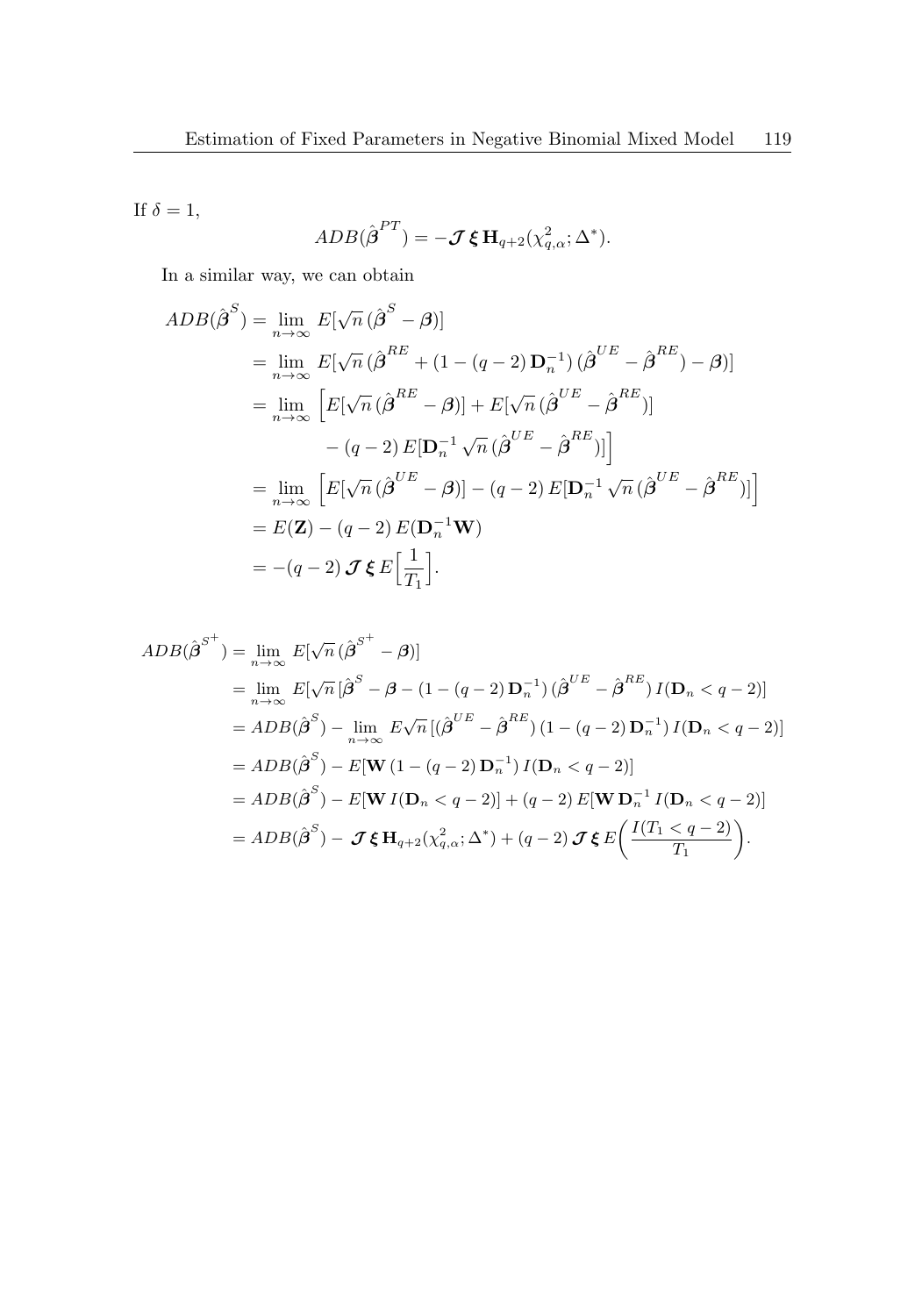# Appendix 2. Proof of Theorem [3.4](#page-8-0)

We first derive the asymptotic covariance of the estimators as defined in Equation [\(3.20\)](#page-8-1)

$$
\Sigma(\hat{\boldsymbol{\beta}}^{UE}) = \lim_{n \to \infty} E(\sqrt{n}(\hat{\boldsymbol{\beta}}^{UE} - \boldsymbol{\beta}) \sqrt{n}(\hat{\boldsymbol{\beta}}^{UE} - \boldsymbol{\beta})^T)
$$
  
\n
$$
= \lim_{n \to \infty} E(\mathbf{Z}_n \mathbf{Z}_n^T)
$$
  
\n
$$
= E(\mathbf{Z} \mathbf{Z}^T)
$$
  
\n
$$
= Var(\mathbf{Z}) + E(\mathbf{Z}) E(\mathbf{Z}^T)
$$
  
\n
$$
= \mathbf{B}^{-1}
$$
  
\n
$$
\Sigma(\hat{\boldsymbol{\beta}}^{RE}) = \lim_{n \to \infty} E(\sqrt{n}(\hat{\boldsymbol{\beta}}^{RE} - \boldsymbol{\beta}) \sqrt{n}(\hat{\boldsymbol{\beta}}^{RE} - \boldsymbol{\beta})^T)
$$
  
\n
$$
= \lim_{n \to \infty} E(\mathbf{V}_n \mathbf{V}_n^T)
$$
  
\n
$$
= E(\mathbf{V}\mathbf{V}^T)
$$
  
\n
$$
= Var(\mathbf{V}) + E(\mathbf{V}) E(\mathbf{V}^T)
$$
  
\n
$$
= \mathbf{B}^{-1} - \mathcal{J} \mathbf{R} \mathbf{B}^{-1} + (\mathcal{J} \boldsymbol{\xi}) (\mathcal{J} \boldsymbol{\xi})^T
$$

$$
\Sigma(\hat{\boldsymbol{\beta}}^{LS}) = \lim_{n \to \infty} E\Big(\sqrt{n}(\hat{\boldsymbol{\beta}}^{LS} - \boldsymbol{\beta})\sqrt{n}(\hat{\boldsymbol{\beta}}^{LS} - \boldsymbol{\beta})^T\Big)
$$
  
\n
$$
= \lim_{n \to \infty} E\big[(\mathbf{Z}_n - \delta \mathbf{W}_n) (\mathbf{Z}_n - \delta \mathbf{W}_n)^T\big]
$$
  
\n
$$
= E\big[(\mathbf{Z} - \lambda \mathbf{W})(\mathbf{Z} - \lambda \mathbf{W})^T\big]
$$
  
\n
$$
= E[\mathbf{Z}\mathbf{Z}^T] - 2\delta E[\mathbf{Z}\mathbf{W}^T] + \delta^2 E[\mathbf{W}\mathbf{W}^T]
$$
  
\n
$$
= \mathbf{B}^{-1} - 2\delta \underbrace{E[\mathbf{Z}\mathbf{W}^T]}_{e_1} + \delta^2 [\boldsymbol{\mathcal{J}}\mathbf{R}\mathbf{B}^{-1} + (\boldsymbol{\mathcal{J}}\boldsymbol{\xi})(\boldsymbol{\mathcal{J}}\boldsymbol{\xi})^T]
$$

Using the conditional expectation,  $e_1$  becomes

$$
\begin{aligned} e_1 &= E[\mathbf{Z}\,\mathbf{W}^T] \\ &= E\big(E[\mathbf{Z}\,\mathbf{W}^T\,|\mathbf{W}]\big) \\ &= E\big(\,\mathbf{W}^T\,E[\mathbf{Z}\,|\,\mathbf{W}]\big) \end{aligned}
$$

Based on Lemma 3.1, we have

$$
\begin{pmatrix} \mathbf{Z}_n \\ \mathbf{W}_n \end{pmatrix} \xrightarrow{D} \begin{pmatrix} \mathbf{Z} \\ \mathbf{W} \end{pmatrix} \sim \mathcal{N}_{2p} \begin{bmatrix} \begin{pmatrix} \mathbf{0} \\ \mathcal{J}\boldsymbol{\xi} \end{pmatrix}, \begin{pmatrix} \mathbf{B}^{-1} & \mathcal{J}\mathbf{R}\mathbf{B}^{-1} \\ \mathcal{J}\mathbf{R}\mathbf{B}^{-1} & \mathcal{J}\mathbf{R}\mathbf{B}^{-1} \end{pmatrix} \end{bmatrix}
$$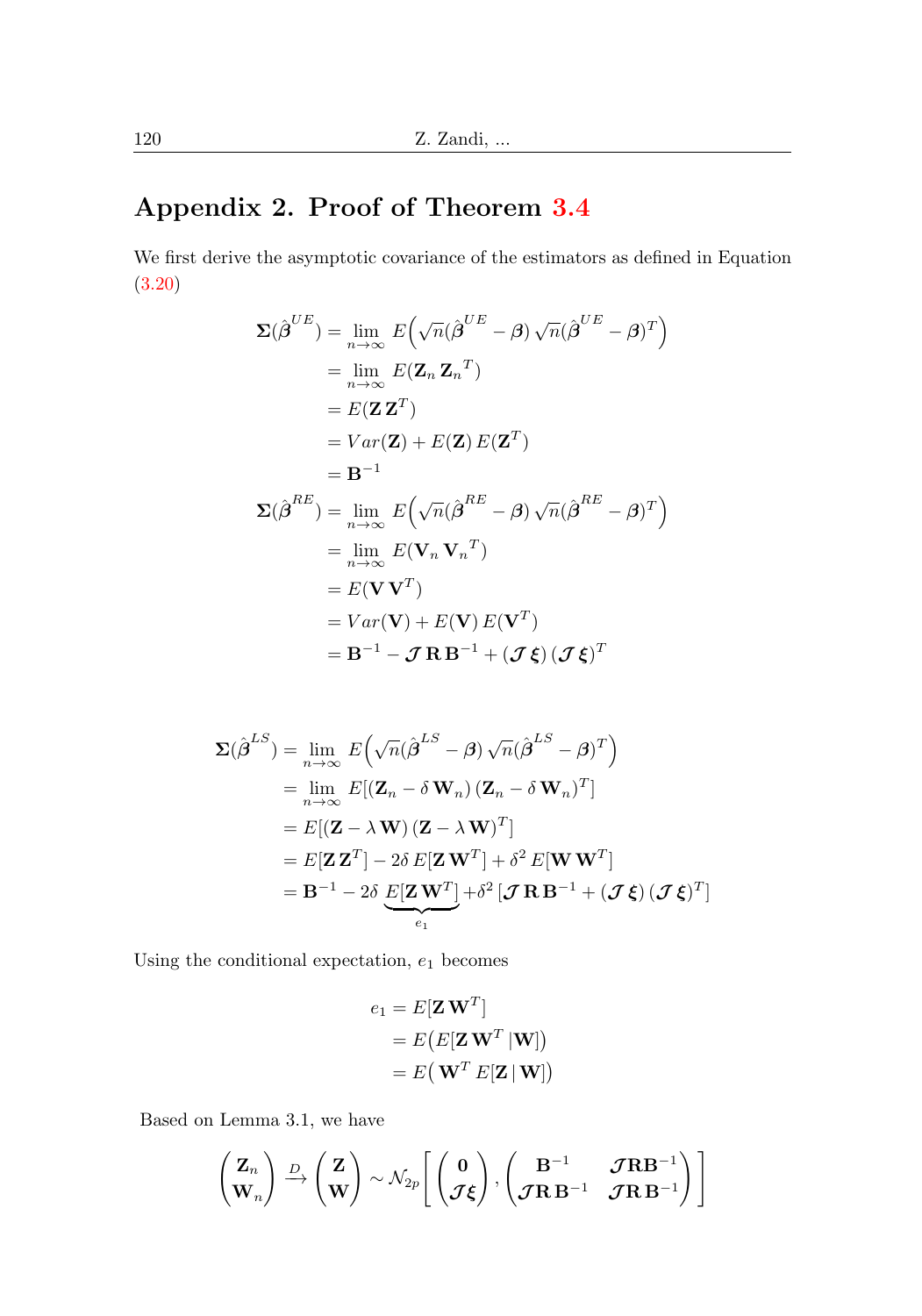Using the conditional expectation of a multivariate normal distribution, we can write

$$
E[\mathbf{Z} | \mathbf{W}] = E\Big[\mathbf{Z} + \Big(\frac{cov(\mathbf{Z}, \mathbf{W})}{\sigma(\mathbf{Z}) \sigma(\mathbf{W})}\Big) \Big(\frac{\sigma(\mathbf{Z})}{\sigma(\mathbf{W})}\Big) (\mathbf{W} - E(\mathbf{W}))\Big],
$$

based on Lemma 3.1,

$$
E[\mathbf{Z}] = \mathbf{0} , E[\mathbf{W}] = \mathcal{J}\boldsymbol{\xi} , \sigma^2[\mathbf{Z}] = \mathbf{B}^{-1},
$$
  

$$
\sigma^2[\mathbf{W}] = \mathcal{J}\mathbf{R}\mathbf{B}^{-1} , cov[\mathbf{Z}, \mathbf{W}] = \mathcal{J}\mathbf{R}\mathbf{B}^{-1}
$$

So,

$$
E[\mathbf{Z} | \mathbf{W}] = E\Big[\mathbf{0} + \frac{\mathcal{J} \mathbf{R} \mathbf{B}^{-1}}{\mathcal{J} \mathbf{R} \mathbf{B}^{-1}} (\mathbf{W} - \mathcal{J} \boldsymbol{\xi})\Big]
$$

$$
= E[\mathbf{W} - \mathcal{J} \boldsymbol{\xi}]
$$

Hence, we have

$$
e_1 = E[(\mathbf{W} - \mathcal{J}\boldsymbol{\xi})\mathbf{W}^T]
$$
  
=  $E[\mathbf{W}\mathbf{W}^T] - \mathcal{J}\boldsymbol{\xi} E[\mathbf{W}]$   
=  $\mathcal{J}\mathbf{R}\mathbf{B}^{-1}$ 

Therefore

$$
\Sigma(\hat{\boldsymbol{\beta}}^{LS}) = \mathbf{B}^{-1} - \delta(2-\delta)\boldsymbol{\mathcal{J}}\mathbf{R}\mathbf{B}^{-1} + \delta^2(\boldsymbol{\mathcal{J}}\boldsymbol{\xi})(\boldsymbol{\mathcal{J}}\boldsymbol{\xi})^T.
$$

Next we obtain  $\Sigma(\hat{\boldsymbol{\beta}}^{SP})$  as follows

$$
\Sigma(\hat{\boldsymbol{\beta}}^{SP}) = \lim_{n \to \infty} E\Big(\sqrt{n}(\hat{\boldsymbol{\beta}}^{SP} - \boldsymbol{\beta})\sqrt{n}(\hat{\boldsymbol{\beta}}^{SP} - \boldsymbol{\beta})^{T}\Big)
$$
  
\n
$$
= \lim_{n \to \infty} E[\{Z_n - \delta \mathbf{W}_n I(\mathbf{D}_n) \leq \chi_{q,\alpha}^2\} \{Z_n - \delta \mathbf{W}_n I(\mathbf{D}_n) \leq \chi_{q,\alpha}^2\}^{T}]
$$
  
\n
$$
= \lim_{n \to \infty} E(\mathbf{Z}_n \mathbf{Z}_n^{T}) - 2\delta \lim_{n \to \infty} E(\mathbf{Z}_n \mathbf{W}_n^{T} I(\mathbf{D}_n) \leq \chi_{q,\alpha}^2))
$$
  
\n
$$
+ \delta^2 \lim_{n \to \infty} E(\mathbf{W}_n \mathbf{W}_n^{T} I(\mathbf{D}_n) \leq \chi_{q,\alpha}^2))
$$
  
\n
$$
= E(\mathbf{Z} \mathbf{Z}^{T}) - 2\delta E(\mathbf{Z} \mathbf{W}^{T} I(\mathbf{D}_n) \leq \chi_{q,\alpha}^2)) + \delta^2 E(\mathbf{W} \mathbf{W}^{T} I(\mathbf{D}_n) \leq \chi_{q,\alpha}^2))
$$
  
\n
$$
= \mathbf{B}^{-1} - 2\delta \underbrace{E(\mathbf{Z} \mathbf{W}^{T} I(\mathbf{D}_n) \leq \chi_{q,\alpha}^2)}_{e_2}) + \delta^2 \underbrace{E(\mathbf{W} \mathbf{W}^{T} I(\mathbf{D}_n) \leq \chi_{q,\alpha}^2)}_{e_3}),
$$

using Equation  $(6.22)$ , we have

$$
e_3 = \mathcal{J} \mathbf{R} \mathbf{B}^{-1} \mathbf{H}_{q+2}(\chi^2_{q,\alpha}; \Delta^*) + (\mathcal{J} \delta) (\mathcal{J} \delta)^T \mathbf{H}_{q+4}(\chi^2_{q,\alpha}; \Delta^*),
$$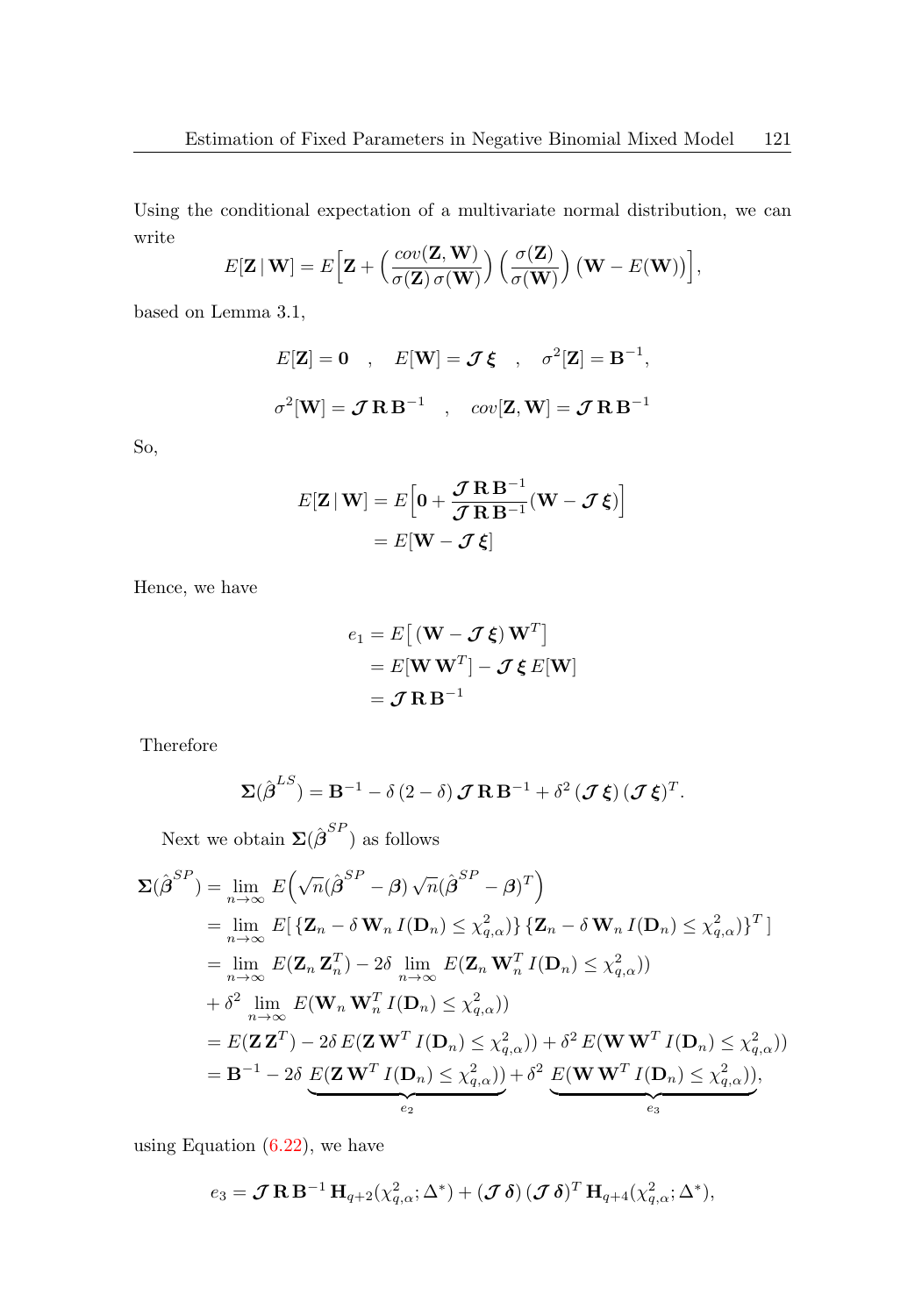and by using conditional expectation,  $e_2$  becomes

$$
e_2 = E[\mathbf{Z} \mathbf{W}^T I(\mathbf{D}_n) \leq \chi_{q,\alpha}^2)]
$$
  
\n
$$
= E\big[E(\mathbf{Z} \mathbf{W}^T I(\mathbf{D}_n) \leq \chi_{q,\alpha}^2) | \mathbf{W})\big]
$$
  
\n
$$
= E\big[E(\mathbf{Z} | \mathbf{W}) \mathbf{W}^T I(\mathbf{D}_n) \leq \chi_{q,\alpha}^2)\big]
$$
  
\n
$$
= E\big[\{E(\mathbf{Z}) + (\mathbf{W} - \mathcal{J}\boldsymbol{\xi})\} \mathbf{W}^T I(\mathbf{D}_n) \leq \chi_{q,\alpha}^2)\big]
$$
  
\n
$$
= \underbrace{E[\mathbf{W} \mathbf{B}^T I(\mathbf{D}_n) \leq \chi_{q,\alpha}^2)\big] - \mathcal{J}\boldsymbol{\xi} E[\mathbf{W}^T I(\mathbf{D}_n) \leq \chi_{q,\alpha}^2)\big]}
$$
  
\n
$$
= \mathcal{J} \mathbf{R} \mathbf{B}^{-1} \mathbf{H}_{q+2}(\chi_{q,\alpha}^2; \Delta^*) - (\mathcal{J}\boldsymbol{\xi}) (\mathcal{J}\boldsymbol{\xi})^T [\mathbf{H}_{q+2}(\chi_{q,\alpha}^2; \Delta^*) - \mathbf{H}_{q+4}(\chi_{q,\alpha}^2; \Delta^*)]
$$

Therefore,

$$
\Sigma(\hat{\boldsymbol{\beta}}^{SP}) = \mathbf{B}^{-1} - \delta (2 - \delta) \mathbf{J} \mathbf{R} \mathbf{B}^{-1} \mathbf{H}_{q+2}(\chi^2_{q,\alpha}; \Delta^*)
$$
  
+ 
$$
(\mathbf{J}\boldsymbol{\beta}) (\mathbf{J}\boldsymbol{\beta})^T [2\delta \mathbf{H}_{q+2}(\chi^2_{q,\alpha}; \Delta^*) - \delta (2 - \delta) \mathbf{H}_{q+4}(\chi^2_{q,\alpha}; \Delta^*)].
$$

For  $\delta = 1$ ,  $\Sigma(\hat{\boldsymbol{\beta}}^{PT})$  reduces to

$$
\Sigma(\hat{\boldsymbol{\beta}}^{PT}) = \mathbf{B}^{-1} - \mathcal{J} \mathbf{R} \mathbf{B}^{-1} \mathbf{H}_{q+2}(\chi^2_{q,\alpha}; \Delta^*)
$$
  
+  $(\mathcal{J}\boldsymbol{\xi}) (\mathcal{J}\boldsymbol{\xi})^T [2\mathbf{H}_{q+2}(\chi^2_{q,\alpha}; \Delta^*) - \mathbf{H}_{q+4}(\chi^2_{q,\alpha}; \Delta^*)].$ 

Now we obtain  $\Sigma(\hat{\boldsymbol{\beta}}^S)$  as follows:

$$
\Sigma(\hat{\boldsymbol{\beta}}^{S}) = \lim_{n \to \infty} E\Big(\sqrt{n}(\hat{\boldsymbol{\beta}}^{S} - \boldsymbol{\beta})\sqrt{n}(\hat{\boldsymbol{\beta}}^{S} - \boldsymbol{\beta})^{T}\Big)
$$
  
\n
$$
= \lim_{n \to \infty} E\Big[\sqrt{n}\Big(\hat{\boldsymbol{\beta}}^{RE} + (1 - (q - 2)\mathbf{D}_{n}^{-1})(\hat{\boldsymbol{\beta}}^{UE} - \hat{\boldsymbol{\beta}}^{RE}) - \boldsymbol{\beta}\Big)
$$
  
\n
$$
\times \sqrt{n}\Big(\hat{\boldsymbol{\beta}}^{RE} + (1 - (q - 2)\mathbf{D}_{n}^{-1})(\hat{\boldsymbol{\beta}}^{UE} - \hat{\boldsymbol{\beta}}^{RE}) - \boldsymbol{\beta}\Big)^{T}\Big]
$$
  
\n
$$
= \lim_{n \to \infty} E\big[(\mathbf{Z}_{n} - (q - 2)\mathbf{D}_{n}^{-1}\mathbf{W}_{n})(\mathbf{Z}_{n} - (q - 2)\mathbf{D}_{n}^{-1}\mathbf{W}_{n})^{T}\big]
$$
  
\n
$$
= E\big[(\mathbf{Z} - (q - 2)\mathbf{D}_{n}^{-1}\mathbf{W})(\mathbf{Z} - (q - 2)\mathbf{D}_{n}^{-1}\mathbf{W})^{T}\big]
$$
  
\n
$$
= E\big[(\mathbf{Z}\mathbf{Z}^{T}\big] - 2(q - 2)\mathbf{E}[\mathbf{W}\mathbf{Z}^{T}\mathbf{D}_{n}^{-1}] + (q - 2)^{2}\mathbf{E}[\mathbf{W}\mathbf{W}^{T}\mathbf{D}_{n}^{-2}],
$$

similar to  $e_1$ , we can write  $e_4$  as follows:

$$
e_4 = E[\mathbf{W} \mathbf{Z}^T \mathbf{D}_n^{-1}]
$$
  
=  $E[\mathbf{W} \mathbf{W}^T \mathbf{D}_n^{-1}] - \mathcal{J} \xi E[\mathbf{W} \mathbf{D}_n^{-1}]$   
=  $\mathcal{J} \mathbf{R} \mathbf{B}^{-1} E\Big[\frac{1}{T_1}\Big] - (\mathcal{J} \xi) (\mathcal{J} \xi)^T \Big(E\Big[\frac{1}{T_1}\Big] - E\Big[\frac{1}{T_2}\Big]\Big),$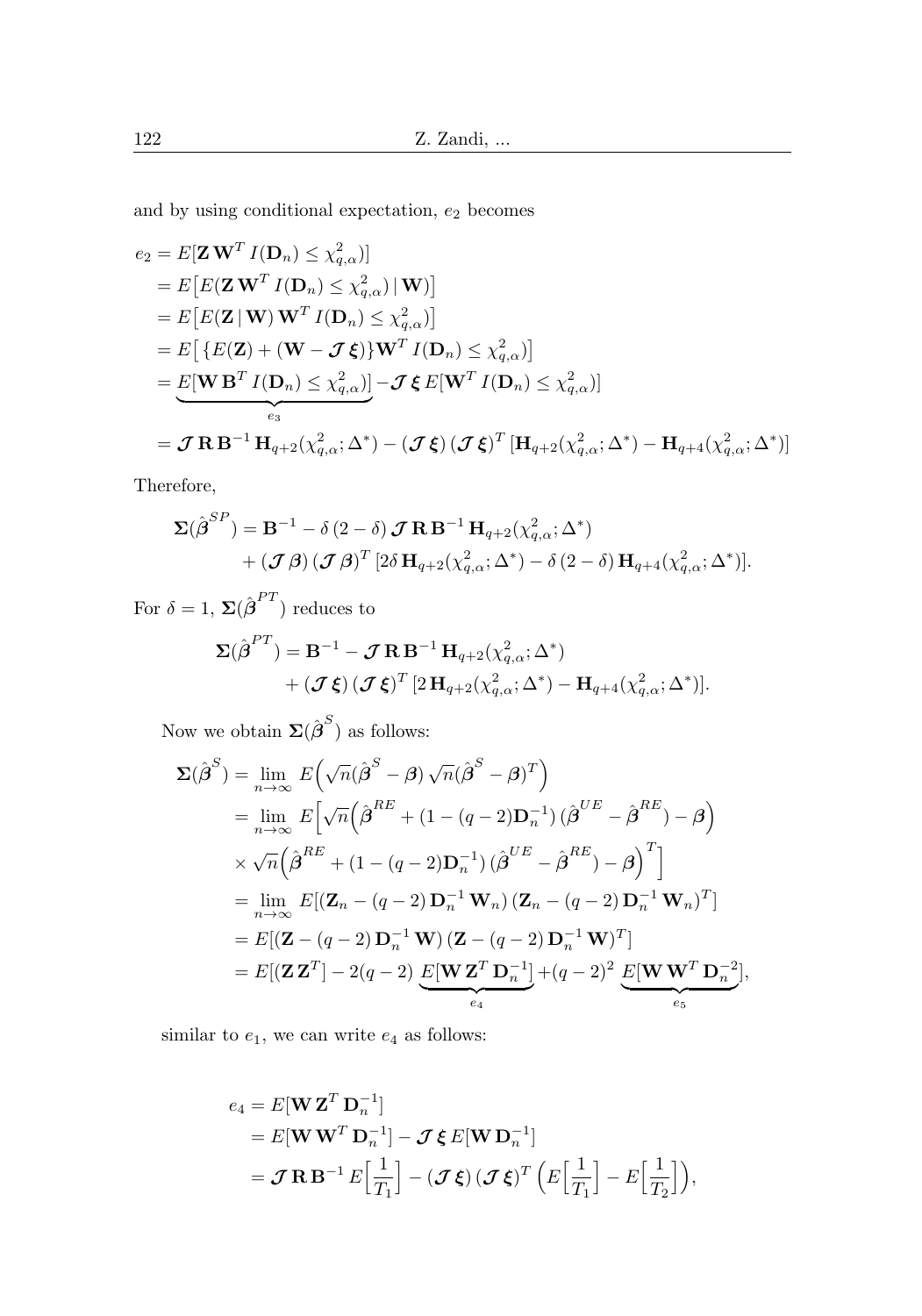and by using Equation  $(6.22)$ ,  $e_5$  becomes

$$
e_5 = E[\mathbf{W}\mathbf{W}^T\mathbf{D}_n^{-2}]
$$
  
=  $\mathcal{J}\mathbf{R}\mathbf{B}^{-1}E\Big[\frac{1}{T_1^2}\Big] + (\mathcal{J}\xi)(\mathcal{J}\xi)^T E\Big[\frac{1}{T_2^2}\Big]$ 

Therefore,

$$
\Sigma(\hat{\boldsymbol{\beta}}^{S}) = \mathbf{B}^{-1} - 2(q - 2) \mathbf{J} \mathbf{R} \mathbf{B}^{-1} E\Big[\frac{1}{T_1}\Big] \n+ 2(q - 2) (\mathbf{J} \xi) (\mathbf{J} \xi)^{T} \Big\{ E\Big[\frac{1}{T_1}\Big] - E\Big[\frac{1}{T_2}\Big] \Big\} \n+ (q - 2)^2 \mathbf{J} \mathbf{R} \mathbf{B}^{-1} E\Big[\frac{1}{T_1^2}\Big] + (\mathbf{J} \xi) (\mathbf{J} \xi)^{T} E\Big[\frac{1}{T_2^2}\Big] \n= \mathbf{B}^{-1} + (q - 2) \mathbf{J} \mathbf{R} \mathbf{B}^{-1} \Big\{ (q - 2) E\Big[\frac{1}{T_1^2}\Big] - 2E\Big[\frac{1}{T_1}\Big] \Big\} \n+ (q - 2) (\mathbf{J} \xi) (\mathbf{J} \xi)^{T} \Big\{ - 2E\Big[\frac{1}{T_2}\Big] + 2E\Big[\frac{1}{T_1}\Big] + (q - 2) E\Big[\frac{1}{T_2^2}\Big] \Big\}
$$

Finally, we can write  $\Sigma(\hat{\boldsymbol{\beta}}^{S^+})$  as follows:

$$
\Sigma(\hat{\beta}^{S^{+}}) = \lim_{n \to \infty} E\left(\sqrt{n}(\hat{\beta}^{S^{+}} - \beta)\sqrt{n}(\hat{\beta}^{S^{+}} - \beta)^{T}\right)
$$
  
\n
$$
= \lim_{n \to \infty} E\left[\sqrt{n}\left(\hat{\beta}^{S} - (1 - (q - 2)D_{n}^{-1})I(D_{n} < q - 2)(\hat{\beta}^{UE} - \hat{\beta}^{RE}) - \beta\right)\right]
$$
  
\n
$$
\times \sqrt{n}\left(\hat{\beta}^{S} - (1 - (q - 2)D_{n}^{-1})I(D_{n} < q - 2)(\hat{\delta}^{UE} - \hat{\beta}^{RE}) - \beta\right)^{T}\right]
$$
  
\n
$$
= \Sigma(\hat{\beta}^{S}) - 2E[WV^{T}(1 - (q - 2)D_{n}^{-1})I(D_{n} < q - 2)]
$$
  
\n
$$
- 2E[WW^{T}(1 - (q - 2)D_{n}^{-1})^{2}I(D_{n} < q - 2)]
$$
  
\n
$$
+ E[WW^{T}(1 - (q - 2)D_{n}^{-1})^{2}I(D_{n} < q - 2)]
$$
  
\n
$$
= \Sigma(\hat{\beta}^{S}) - 2\underline{E[WV^{T}(1 - (q - 2)D_{n}^{-1})I(D_{n} < q - 2)]}
$$
  
\n
$$
- \underbrace{E[WW^{T}(1 - (q - 2)D_{n}^{-1})^{2}I(D_{n} < q - 2)]}_{eq},
$$

now we obtain  $e_6$